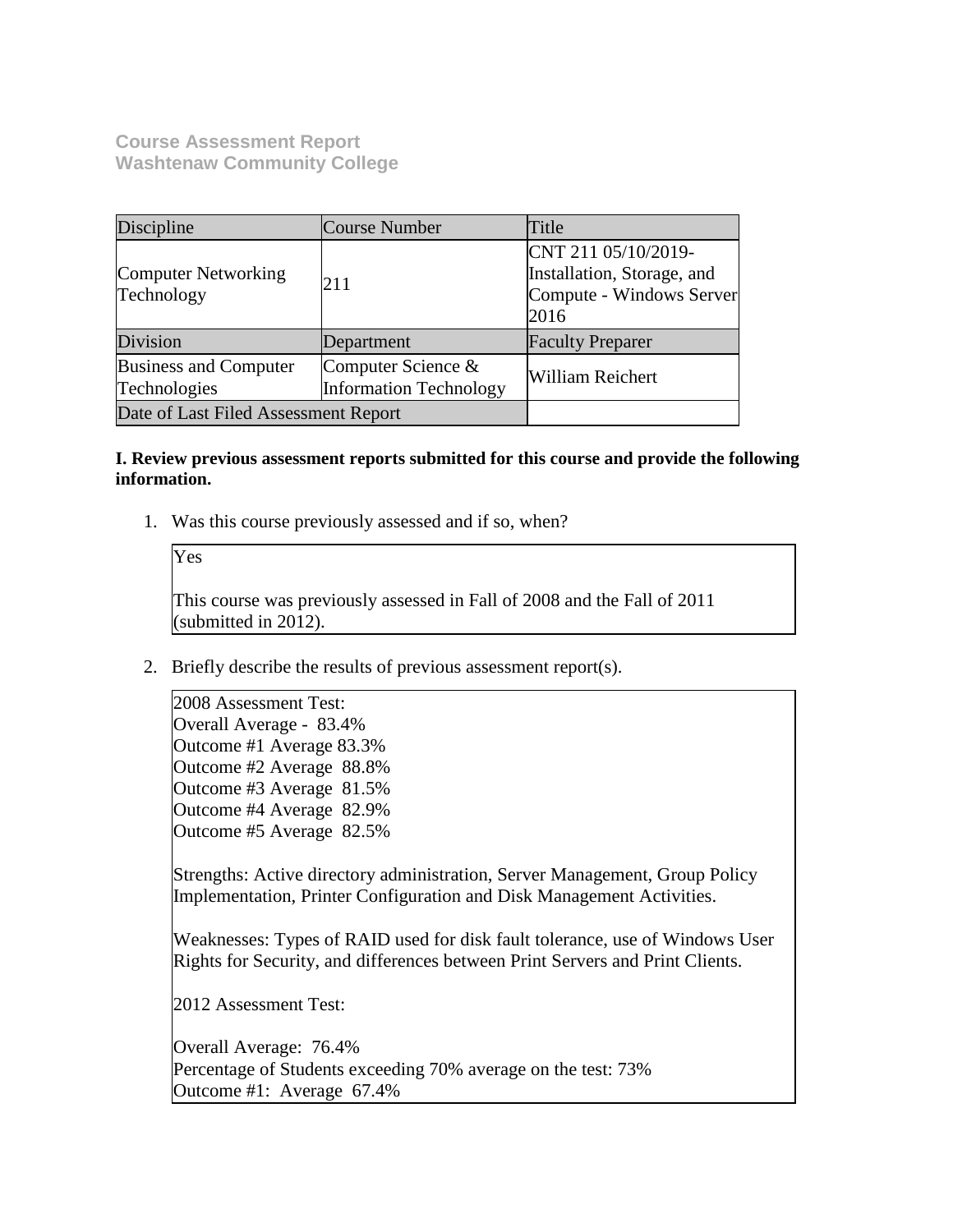Outcome #2: Average 80% Outcome #3: Average 68.8% Outcome #4: Average 82.9% Outcome #5: Average 83.7%

Strengths: Understanding Active Directory Logical Structure; understanding NTFS and Share Security Permissions; Encryption Methods: methods of publishing, implementing Shadow Copies and creating and configuring Group Policies in Active Directory

Weaknesses: Relationships associated with DNS (Domain Name Services) and Active Directory, differences between the different type of groups used within Active Directory for both Resource control and User control.

3. Briefly describe the Action Plan/Intended Changes from the previous report(s), when and how changes were implemented.

Implementation of Action Plans and Changes - 2008 Assessment:

Improvements Made: Stronger emphasis on the use of User Rights for Security Control; better differentiation between Print Clients and Servers during lectures and lab projects; placing greater emphasis to the types of RAID for disk fault tolerance.

1. Differentiation between User Rights and User Permissions. This is now reviewed three different times in the course and resulted in a significant improvement in the 2012 Assessment.

2. Differentiation between a Print Client and Print Server. Due to course changes, this was addressed in the 2012 version of CNT223, where considerably more lecture time was spent contrasting the two types of printing. In the assessment of that course, printing was no longer a weakness.

3. Differentiation between the various forms of RAID for Fault Tolerance. Again, due to course changes, this was addressed in the 2012 version of CNT224 where additional lecture time was spent contrasting the types of RAID. In addition, the lab project associated with this was altered such that ALL forms of RAID that Microsoft supported were tested, each being contrasted with each other. Actually, the present version of CNT211 does again have RAID for disk fault tolerance an integral part of the course. As will be pointed out later, this is no longer a weakness.

Implementation of Active Plans and Changes - 2012 Assessments

Improvements Made: Stronger emphasis on the use of DNS within Active Directory through lecture and labs; additional material added to lectures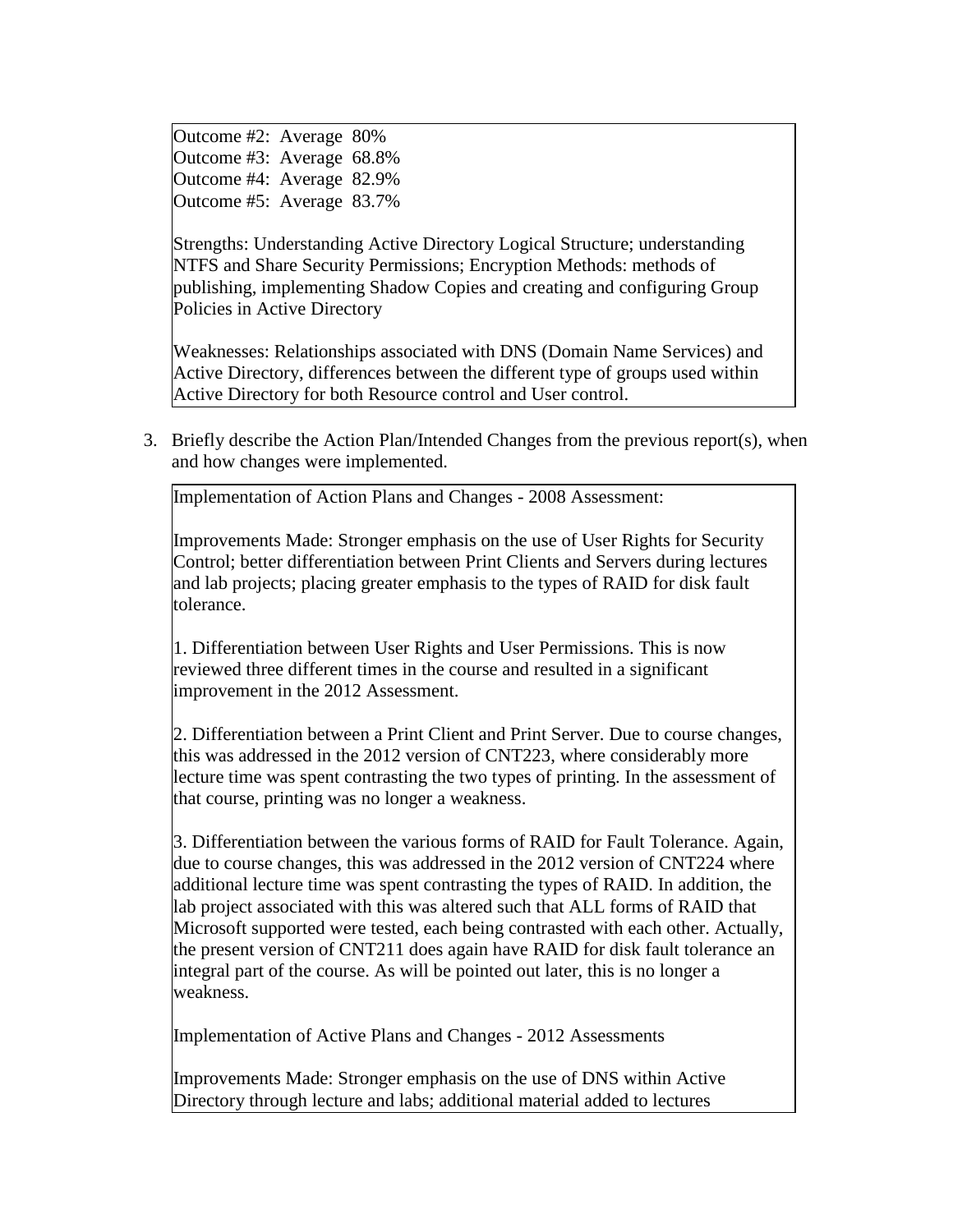concerning the differentiation of the three main types of Active Directory Groups and revisions to the lab project using, contracting, and implementing all three types.

1. Use of Domain Name Services with Active Directory including the understanding of "Integrated Zones", replication within Active Directory, and having a combined DNS Server/Domain Controller. Note that this particular objective is now in the CNT224 course, and a whole class (lecture and lab) are now devoted to DNS/Active Directory relationships.

2. Understanding the use of the three different types of Security Groups within Active Directory - Universal, Global, and Domain Local. Note again that this particular objective is now also in the CNT224 course, and both the lecture and lab have been totatally revised to address this issue. The lecture introduced three to four new slides strictly contrasting the three different types of groups, and the lab project added "Child Domains" so that all three types could be implemented, configured, tested, etc. to drive home the important points about each.

# **II. Assessment Results per Student Learning Outcome**

Outcome 1: Identify the Windows Server editions, the types of installations, including the techniques for configuring the graphical version, Server Core, Nano Server, and Window Server Containers using virtualization techniques within Hyper-V, performing installations over the network and performing subsequent post-installation tasks using the command line and PowerShell.

- Assessment Plan
	- o Assessment Tool: Written exam specifically created for the assessment
	- o Assessment Date: Fall 2020
	- o Course section(s)/other population: All course sections
	- o Number students to be assessed: All students
	- o How the assessment will be scored: Rubric: A written test will be given that addresses both the outcomes and objectives listed in the syllabus. This test will be divided into sections, each identified with an outcome, and the questions in each section will address the objectives.
	- o Standard of success to be used for this assessment: Average of all students taking the test should equal or exceed 70% correct answers for all questions used in the assessment test. 70% or greater of the number of students taking the assessment test should equal or exceed that 70% mark for all the questions used in the assessment test. Outcome success: average of all student scores for each particular outcome's part of the test equals or exceeds 70%.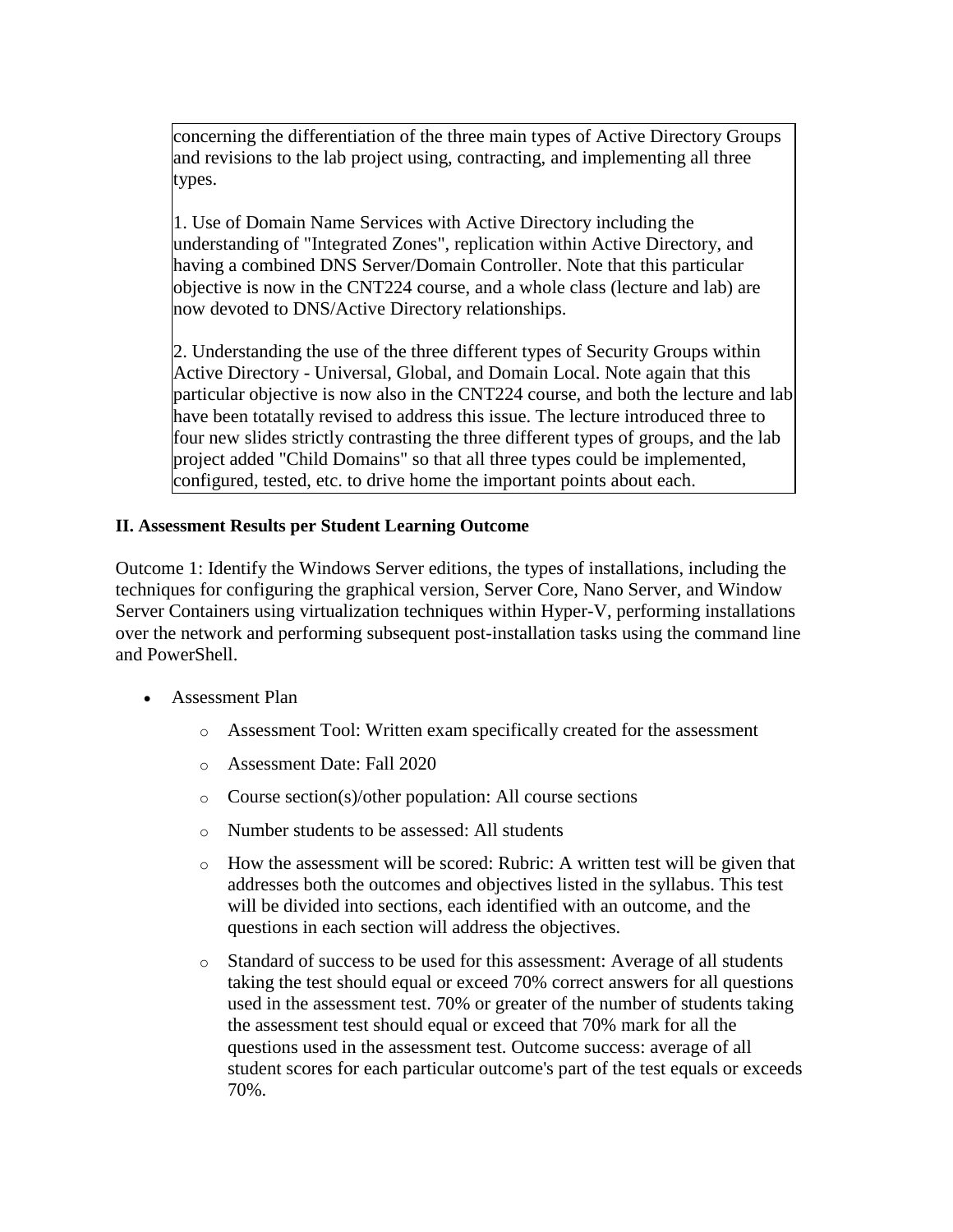- o Who will score and analyze the data: All departmental instructors who teach sections of this course
- 1. Indicate the Semester(s) and year(s) assessment data were collected for this report.

| Fall (indicate years below) $\begin{bmatrix}$ while | Winter (indicate years) | SP/SU (indicate years)<br>below) |
|-----------------------------------------------------|-------------------------|----------------------------------|
|                                                     | 2019                    |                                  |

2. Provide assessment sample size data in the table below.

| # of students enrolled | # of students assessed |
|------------------------|------------------------|
| 20                     |                        |

3. If the number of students assessed differs from the number of students enrolled, please explain why all enrolled students were not assessed, e.g. absence, withdrawal, or did not complete activity.

There was no difference in the number enrolled versus the number taking the test every student took the assessment test.

4. Describe how students from all populations (day students on campus, DL, MM, evening, extension center sites, etc.) were included in the assessment based on your selection criteria.

There is only one section of this course per semester. It is a Face-to-Face course held on the main campus and was offered at night this semester. It met once per week, four hours per session for 15 weeks, resulting in 60 hours of classroom time. Again, all enrolled students from this course took the assessment test.

5. Describe the process used to assess this outcome. Include a brief description of this tool and how it was scored.

A forty-question multiple choice test was designed for all five outcomes with eight questions assigned to each outcome. Questions were chosen for this test that reflected the objectives which were most important for students to retain. The students were given this test directly after taking the final section test for the course on the last day of class. The results were automatically scored using a SCANTRON grading machine which also printed out a summary of all scores. Since the test was organized by Outcome, this made the evaluation easier to do. A copy of the SCANTRON summary sheet as well as the actual assessment test is submitted as part of this assessment report.

6. Briefly describe assessment results based on data collected for this outcome and tool during the course assessment. Discuss the extent to which students achieved this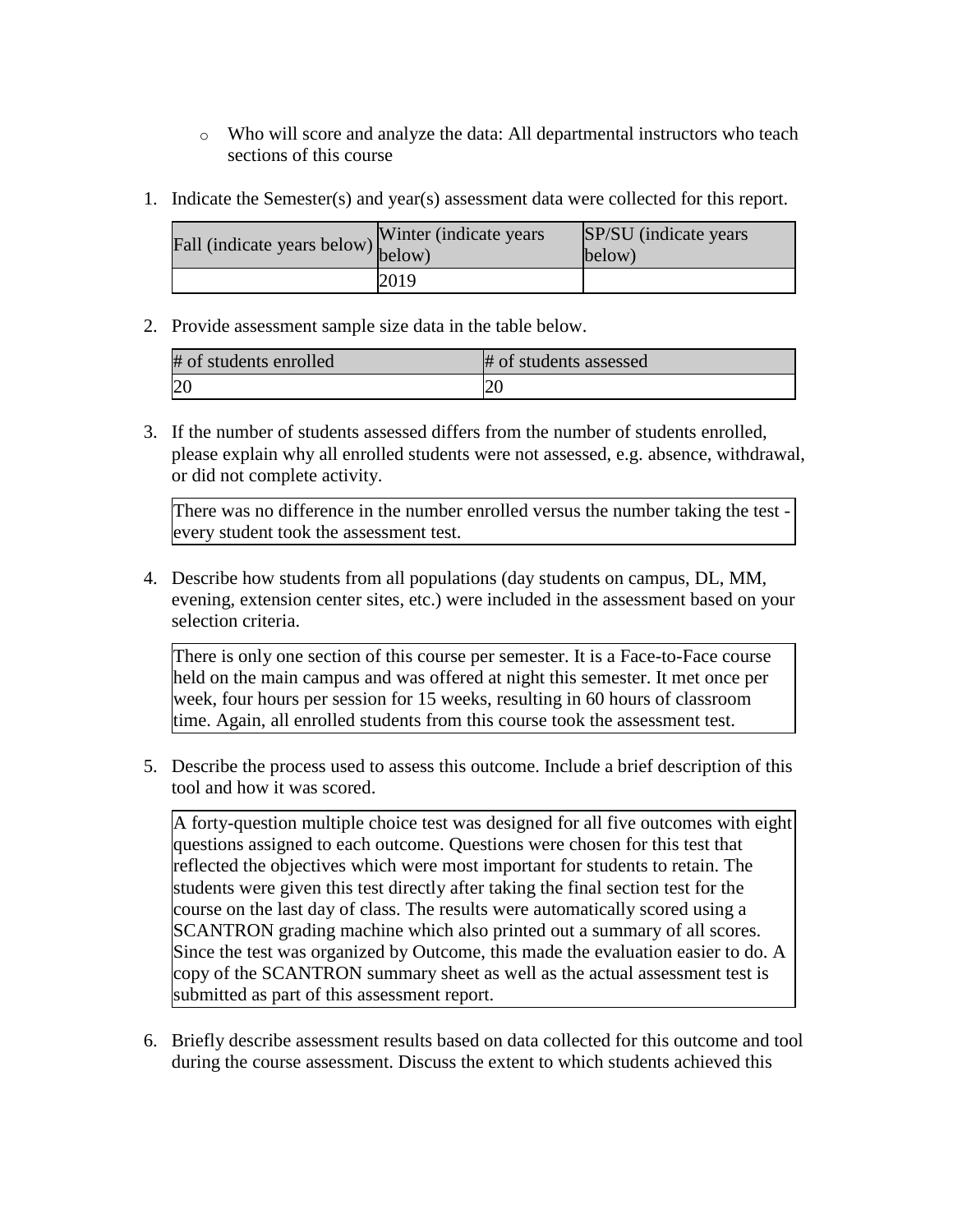learning outcome and indicate whether the standard of success was met for this outcome and tool.

| Met Standard of Success: Yes                                                   |               |
|--------------------------------------------------------------------------------|---------------|
| Overall Average Percent for the entire test:                                   | 32.1/40 80.0% |
| Percentage of Students exceeding 70% for the entire test: 15/20                | 75.0%         |
| Overall Average Percent for Outcome #1 148ques/160ques                         | 92.5%         |
| Percentage of Students exceeding 70% for this Outcome: 19/20                   | 95.0%         |
|                                                                                |               |
| Based on the rubric in the Assessment Plan, as you can see directly above, the |               |
| "Standard of Success" was met in all three areas for this outcome. However, I  |               |
| added another "Standard of Success" to the original rubric. It is "For each    |               |
| Outcome, 70% of the students must have 70% or above". For this outcome, that   |               |
| standard of success was met as well.                                           |               |

7. Based on your interpretation of the assessment results, describe the areas of strength in student achievement of this learning outcome.

Areas of strength were Server installation features, purpose of a Server in a Client Server network, and most areas covering Virtual Machine installation and configuration.

8. Based on your analysis of student performance, discuss the areas in which student achievement of this learning outcome could be improved. If student met standard of success, you may wish to identify your plans for continuous improvement.

Generally, all students all did very well, so only two areas need to be discussed: the use of Dynamic Memory with virtual machines and the main purpose of a Nano Server installation. For improvement, during lecture, a greater emphasis will be put on the purpose and use of Dynamic Memory when talking about virtualization with possible additional examples of using it. Also with Nano Server, a small version of the Windows operating system, the fact will be emphasized that the reason it is a single purpose server is due to its size. However, it should be pointed out that a great majority of the students had no trouble understanding these concepts.

Outcome 2: Identify the principles related to installing various storage solutions including implementing various forms of RAID, (0,1,3), storage spaces with thin provisioning, and iSCSI fault tolerant storage with simultaneous access from multiple servers.

- Assessment Plan
	- o Assessment Tool: Written exam specifically created for the assessment
	- o Assessment Date: Fall 2020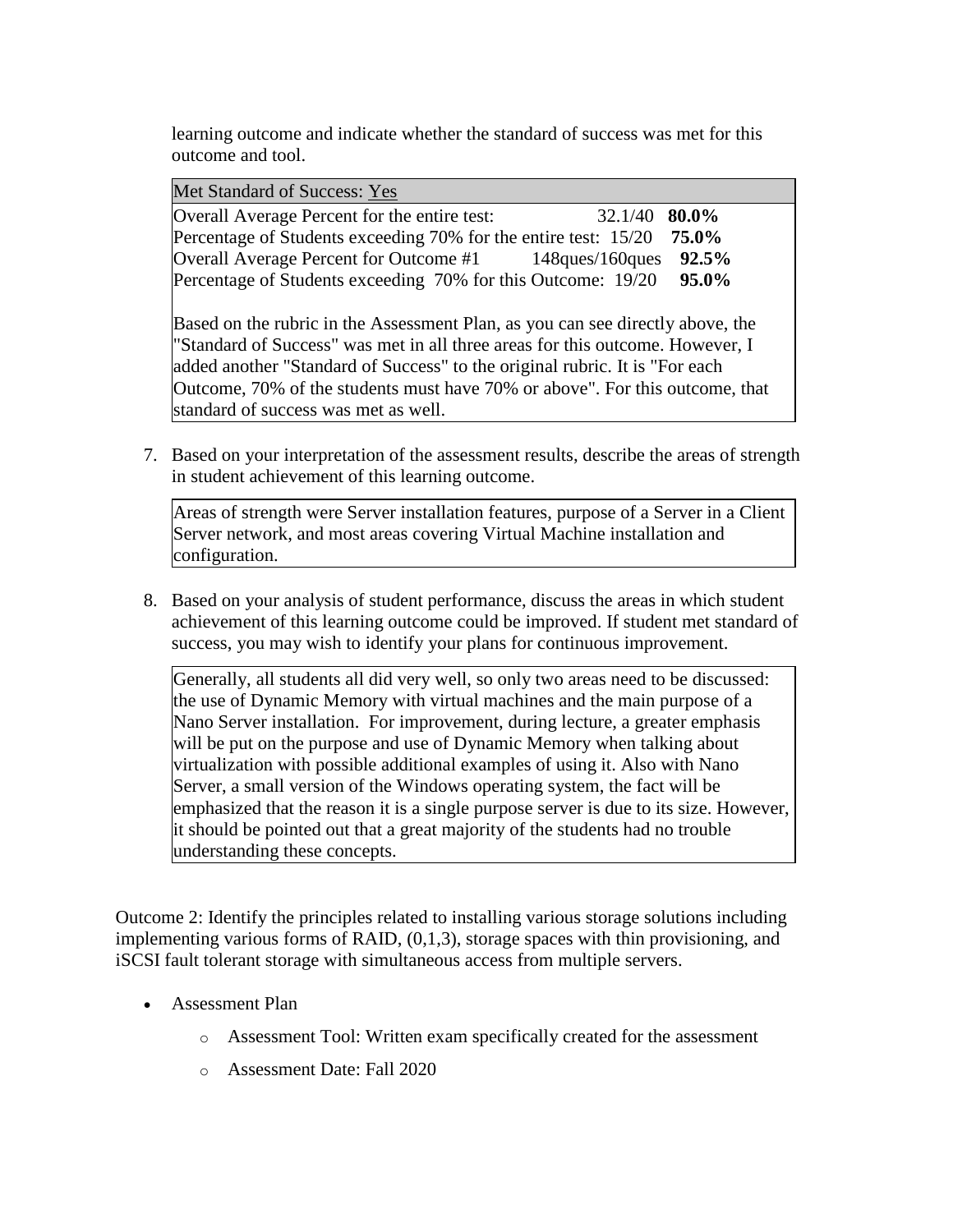- o Course section(s)/other population: All course sections
- o Number students to be assessed: All students
- o How the assessment will be scored: Rubric: A written test will be given that addresses both the outcomes and objectives listed in the syllabus. This test will be divided into sections, each identified with an outcome, and the questions in each section will address the objectives.
- o Standard of success to be used for this assessment: Average of all students taking the test should equal or exceed 70% correct answers for all questions used in the assessment test. 70% or greater of the number of students taking the assessment test should equal or exceed that 70% mark for all the questions used in the assessment test. Outcome success: average of all student scores for each particular outcome's part of the test equal or exceeds 70%.
- o Who will score and analyze the data: All departmental instructors who teach sections of this course
- 1. Indicate the Semester(s) and year(s) assessment data were collected for this report.

| Fall (indicate years below) below) | Winter (indicate years) | SP/SU (indicate years)<br>below) |
|------------------------------------|-------------------------|----------------------------------|
|                                    | 2019                    |                                  |

2. Provide assessment sample size data in the table below.

| # of students enrolled | # of students assessed |
|------------------------|------------------------|
| 20                     |                        |

3. If the number of students assessed differs from the number of students enrolled, please explain why all enrolled students were not assessed, e.g. absence, withdrawal, or did not complete activity.

There was no difference in the number enrolled versus the number taking the test every student took the assessment test.

4. Describe how students from all populations (day students on campus, DL, MM, evening, extension center sites, etc.) were included in the assessment based on your selection criteria.

There is only one section of this course per semester. It is a Face-to-Face course held on the main campus and was offered at night this semester. It met once per week, four hours per session for 15 weeks, resulting in 60 hours of classroom time. Again, all enrolled students from this course took the assessment test.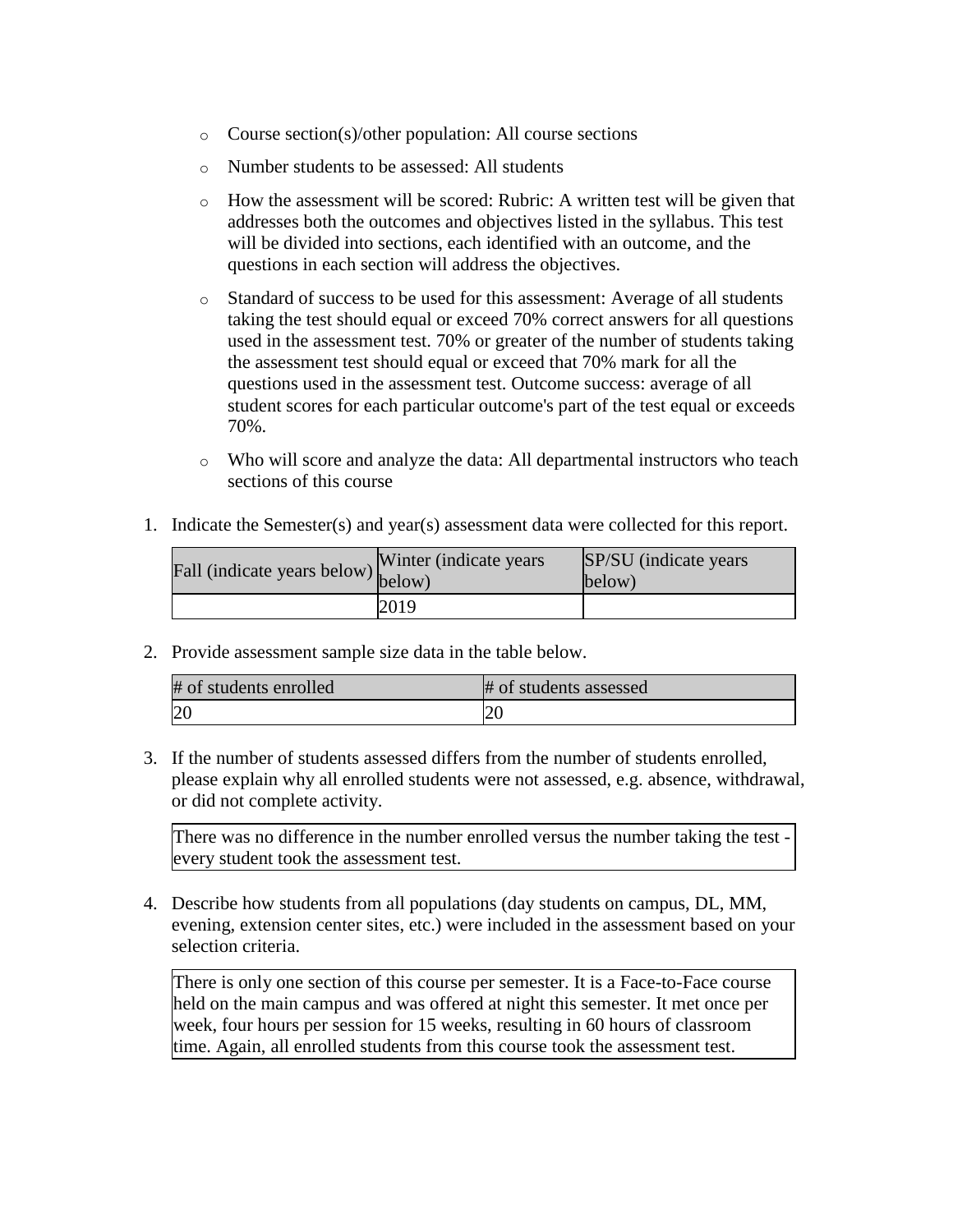5. Describe the process used to assess this outcome. Include a brief description of this tool and how it was scored.

A forty-question multiple choice test was designed for all five outcomes with eight questions assigned to each outcome. Questions were chosen for this test that reflected the objectives which were most important for students to retain. The students were given this test directly after taking the final section test for the course on the last day of class. The results were automatically scored using a SCANTRON grading machine which also printed out a summary of all scores. Since the test was organized by Outcome, this made the evaluation easier to do. A copy of the SCANTRON summary sheet as well as the actual assessment test is submitted as part of this assessment report.

6. Briefly describe assessment results based on data collected for this outcome and tool during the course assessment. Discuss the extent to which students achieved this learning outcome and indicate whether the standard of success was met for this outcome and tool.

| Met Standard of Success: Yes                                                                                                                                                                                                                |         |                                  |
|---------------------------------------------------------------------------------------------------------------------------------------------------------------------------------------------------------------------------------------------|---------|----------------------------------|
| These are the results based on the rubric (Standard of Success) shown above.                                                                                                                                                                |         |                                  |
| Overall Average Percent for the entire test:<br>Percentage of Students exceeding 70% for the entire test: 15/20<br>Overall Average Percent for Outcome #2 125 ques/160 ques<br>Percentage of Students exceeding 70% for this Outcome: 14/20 | 32.1/40 | 80.0%<br>75.0%<br>78.1%<br>70.0% |
| Based on the rubric in the Assessment Plan, as you can see directly above, the<br>"Standard of Success" was met in all three areas for this outcome. However, I have                                                                        |         |                                  |

added another "Standard of Success" to the original rubric. It is "For each Outcome, 70% of the students must have 70% or above". For this outcome, that standard of success was met as well.

7. Based on your interpretation of the assessment results, describe the areas of strength in student achievement of this learning outcome.

Strengths were in the understanding of basic disk structure and the various older forms of Disk fault tolerance which Windows supports such as RAID 0, 1, 5. The students are actually exposed to this information in more than just my class, and therefore generally have some background in it prior to coming into CNT211.

8. Based on your analysis of student performance, discuss the areas in which student achievement of this learning outcome could be improved. If student met standard of success, you may wish to identify your plans for continuous improvement.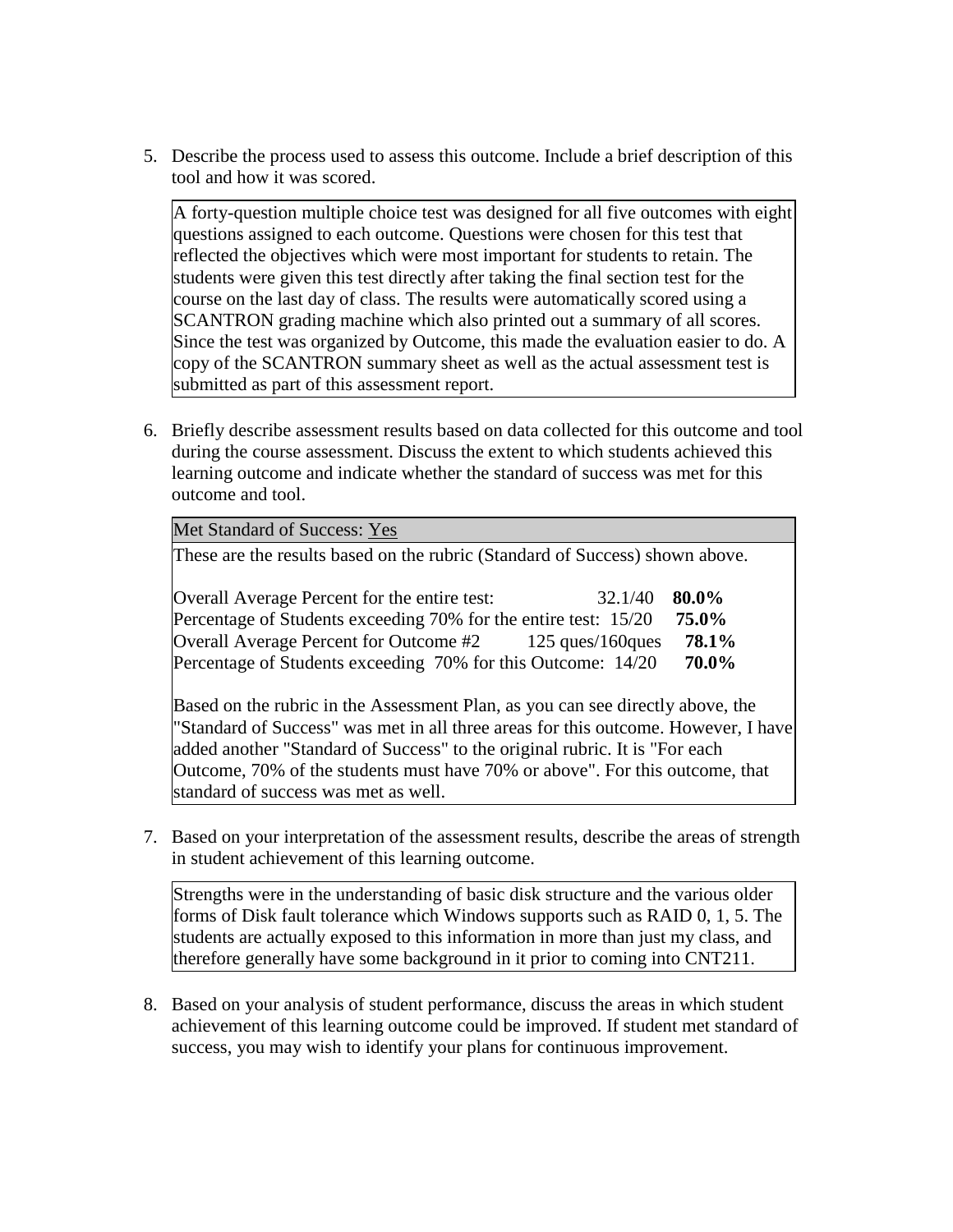Weaknesses were apparent in the newer concepts associated with file systems and file storage. These are concepts which the students had not been exposed to, or hadn't been exposed to as much. This included the new sector/cluster sizes that Windows Server supports, Thin Provisioning used with the new Storage Spaces technology, and the characteristics and features of the newer virtual machine vhdx disk files.

As a result of this evaluation, I plan to increase the amount of time discussing the newer technologies to over 50% of the two lectures involved with this and decrease the time spent on the older technologies which, as I mentioned above, students are exposed to in other classes. This will include more images and other graphical representations of each concept.

Outcome 3: Recognize and identify the various implementations of server and client image preparation and deployment, including the use of the DISM and SysPrep Tools, plus implementing Windows Deployment Services in an Active Directory environment.

- Assessment Plan
	- o Assessment Tool: Written exam specifically created for the assessment
	- o Assessment Date: Fall 2020
	- o Course section(s)/other population: All course sections
	- o Number students to be assessed: All students
	- o How the assessment will be scored: Rubric: A written test will be given that addresses both the outcomes and objectives listed in the syllabus. This test will be divided into sections, each identified with an outcome, and the questions in each section will address the objectives.
	- o Standard of success to be used for this assessment: Average of all students taking the test should equal or exceed 70% correct answers for all questions used in the assessment test. 70% or greater of the number of students taking the assessment test should equal or exceed that 70% mark for all the questions used in the assessment test. Outcome success: average of all student scores for each particular outcome's part of the test equal or exceeds 70%.
	- o Who will score and analyze the data: All departmental instructors who teach sections of this course
- 1. Indicate the Semester(s) and year(s) assessment data were collected for this report.

| Fall (indicate years below) below) | Winter (indicate years) | SP/SU (indicate years)<br>below) |
|------------------------------------|-------------------------|----------------------------------|
|                                    | 2019                    |                                  |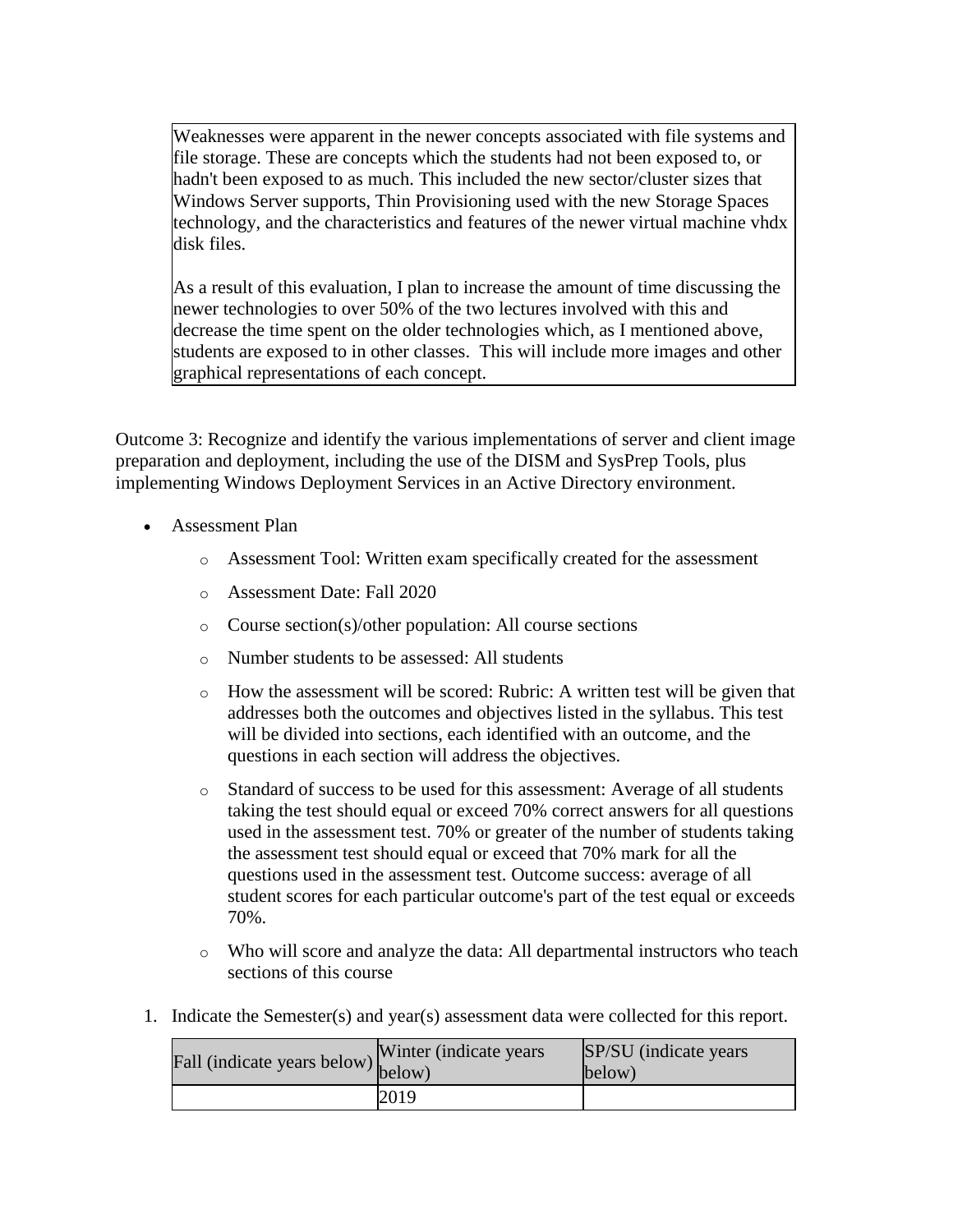2. Provide assessment sample size data in the table below.

| # of students enrolled | # of students assessed |
|------------------------|------------------------|
|                        |                        |

3. If the number of students assessed differs from the number of students enrolled, please explain why all enrolled students were not assessed, e.g. absence, withdrawal, or did not complete activity.

No difference in the number enrolled versus the number taking the test - every student took the assessment test.

4. Describe how students from all populations (day students on campus, DL, MM, evening, extension center sites, etc.) were included in the assessment based on your selection criteria.

There is only one section of this course per semester. It is a Face-to-Face course held on the main campus and was offered at night this semester. It met once per week, four hours per session for 15 weeks, resulting in 60 hours of classroom time. Again, all enrolled students from this course took the assessment test.

5. Describe the process used to assess this outcome. Include a brief description of this tool and how it was scored.

A forty-question multiple choice test was designed for all five outcomes with eight questions assigned to each outcome. Questions were chosen for this test that reflected the objectives which were most important for students to retain. The students were given this test directly after taking the final section test for the course on the last day of class. The results were automatically scored using a SCANTRON grading machine which also printed out a summary of all scores. Since the test was organized by Outcome, this made the evaluation easier to do. A copy of the SCANTRON summary sheet as well as the actual assessment test is submitted as part of this assessment report.

6. Briefly describe assessment results based on data collected for this outcome and tool during the course assessment. Discuss the extent to which students achieved this learning outcome and indicate whether the standard of success was met for this outcome and tool.

| Met Standard of Success: Yes                                                 |       |
|------------------------------------------------------------------------------|-------|
| These are the results based on the rubric (Standard of Success) shown above. |       |
|                                                                              |       |
| Overall Average Percent for the entire test:<br>$32.1/40$ 80.0%              |       |
| Percentage of Students exceeding 70% for the entire test: 15/20              | 75.0% |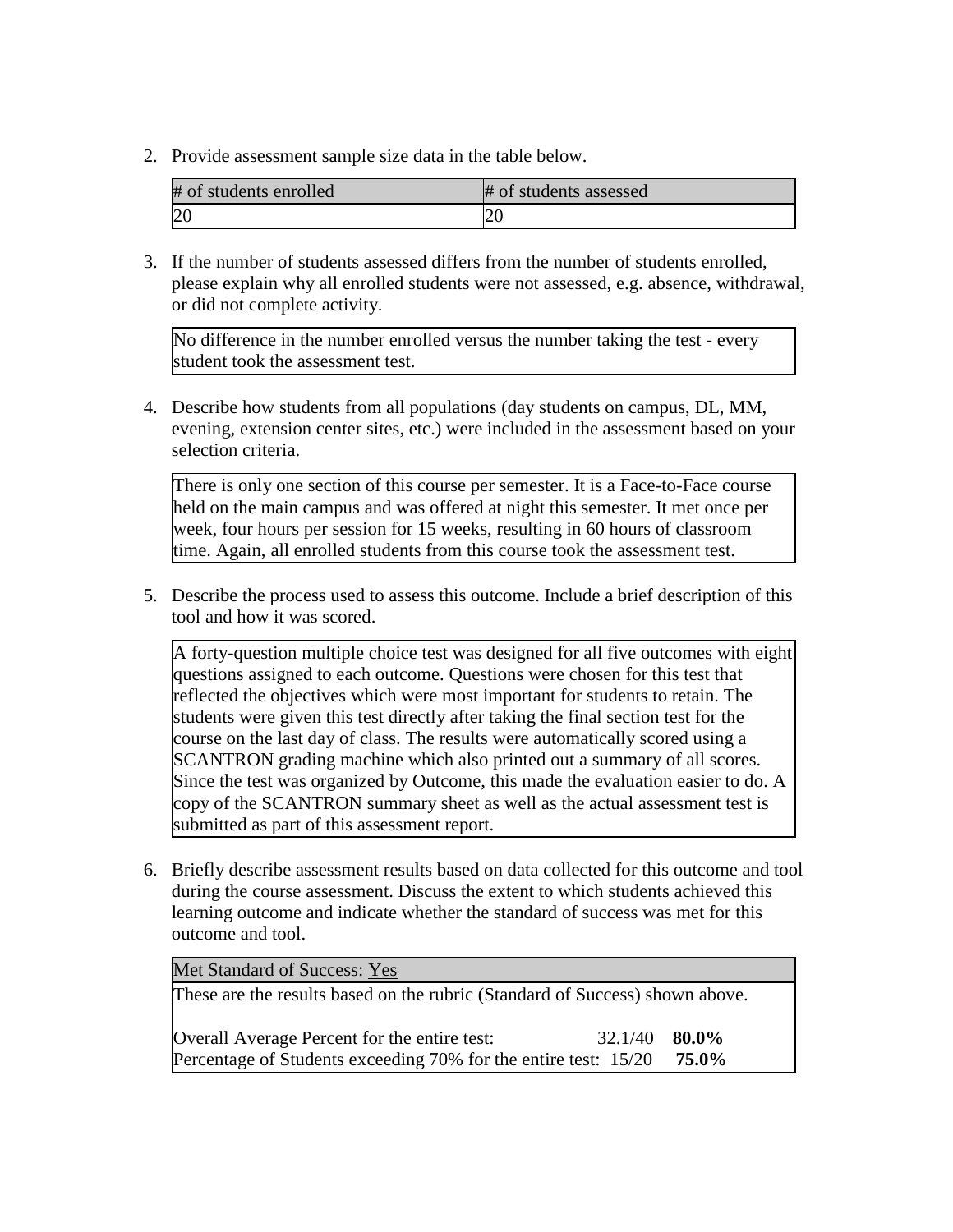Overall Average Percent for Outcome #2 122 ques/160ques **76.2%** Percentage of Students exceeding 70% for this Outcome: 16/20 **80.0%**

Based on the rubric in the Assessment Plan, as you can see directly above, the "Standard of Success" was met in all three areas for this outcome. However, I have added another "Standard of Success" to the original rubric. It is: "For each Outcome, 70% of the students must have 70% or above". For this outcome, that standard of success was met as well.

7. Based on your interpretation of the assessment results, describe the areas of strength in student achievement of this learning outcome.

Strong points for this outcome include the process for creating, modifying, and deploying images of fresh operating systems including the use of SYSPREP and DISM, the file formats, and the understanding of Windows Pre-Execution Environment. Also the use of DOCKER, which instantly creates a Windows operating system directly from an Image was a strong point.

8. Based on your analysis of student performance, discuss the areas in which student achievement of this learning outcome could be improved. If student met standard of success, you may wish to identify your plans for continuous improvement.

There was only one really weak point in the evaluation of this outcome, and that was the understanding of the Modularization concept in programming Windows O.S.'s and the use of the WINSSS file for holding these modules of Programming.

For improvement, I am going to have to spend more time in lecture covering this area. I do have images and other graphics explaining these concepts. However, with the introduction of the new certifications for Server 2016/2019, I had to reduce the amount of time spent covering the modularization aspect of the image process in order to include more on SYSPREP and DISM, which are tools they actually use in their lab projects. I intend to retrieve a portion of what I had previously included in the course on modularization and incorporate it into what I already have, with the intention of improvement without a great deal of increased class time.

Outcome 4: Recognize and identify fault tolerant and load balancing solutions, including fail-over clustering with a separate iSCSI network, Network Load Balancing using web servers, and Hyper-V Migration and Replicas transferring live virtual machines between hosts.

- Assessment Plan
	- o Assessment Tool: Written exam specifically created for the assessment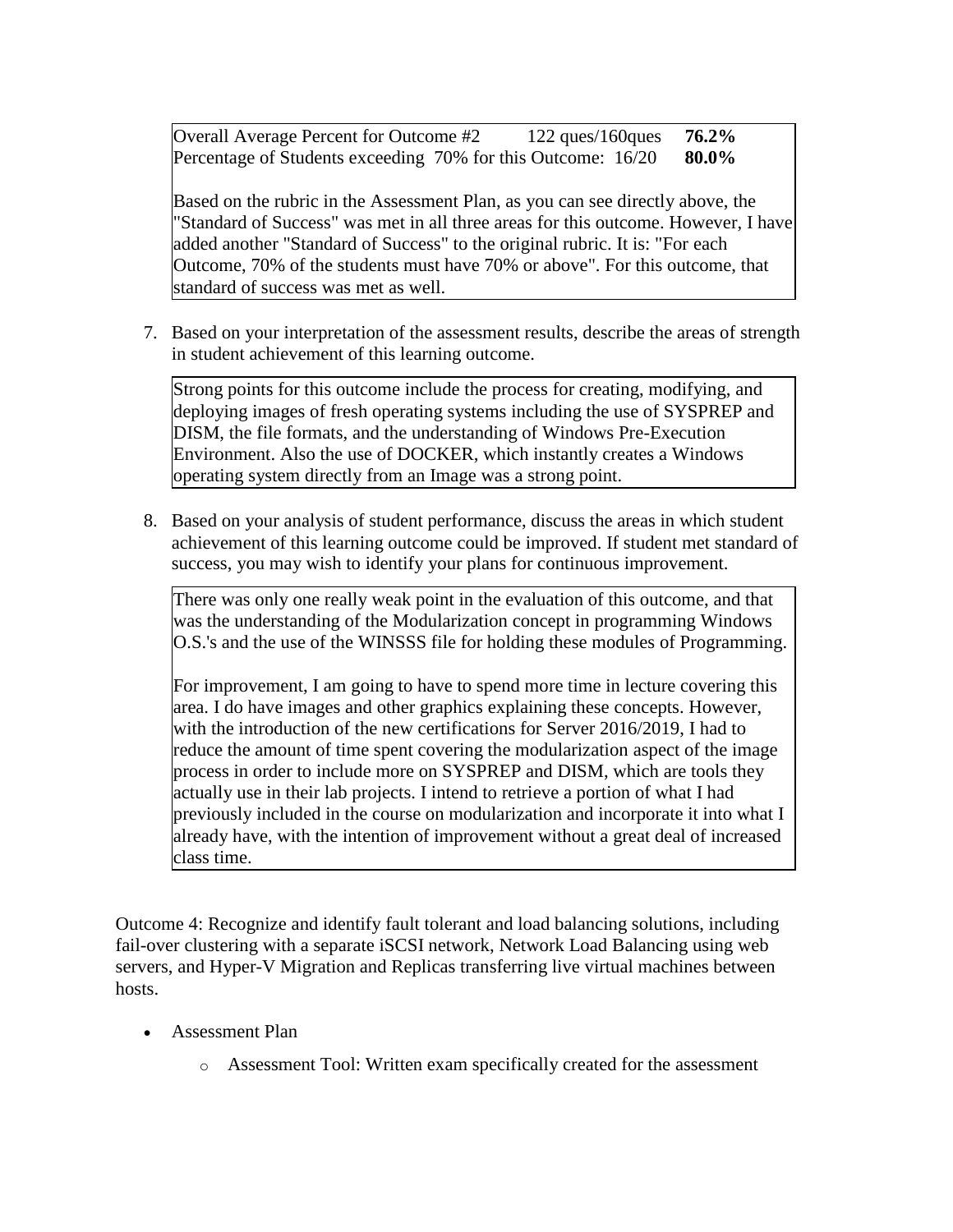- o Assessment Date: Fall 2020
- o Course section(s)/other population: All course sections
- o Number students to be assessed: All students
- o How the assessment will be scored: Rubric: A written test will be given that addresses both the outcomes and objectives listed in the syllabus. This test will be divided into sections, each identified with an outcome, and the questions in each section will address the objectives.
- o Standard of success to be used for this assessment: Average of all students taking the test should equal or exceed 70% correct answers for all questions used in the assessment test. 70% or greater of the number of students taking the assessment test should equal or exceed that 70% mark for all the questions used in the assessment test. Outcome success: average of all student scores for each particular outcome's part of the test equal or exceeds 70%.
- o Who will score and analyze the data: All departmental instructors who teach sections of this course.
- 1. Indicate the Semester(s) and year(s) assessment data were collected for this report.

| Fall (indicate years below) below) | Winter (indicate years) | SP/SU (indicate years)<br>below) |
|------------------------------------|-------------------------|----------------------------------|
|                                    | 2019                    |                                  |

2. Provide assessment sample size data in the table below.

| # of students enrolled | # of students assessed |
|------------------------|------------------------|
| 20                     |                        |

3. If the number of students assessed differs from the number of students enrolled, please explain why all enrolled students were not assessed, e.g. absence, withdrawal, or did not complete activity.

No difference in the number enrolled versus the number taking the test - every student took the assessment test.

4. Describe how students from all populations (day students on campus, DL, MM, evening, extension center sites, etc.) were included in the assessment based on your selection criteria.

There is only one section of this course per semester. It is a Face-to-Face course held on the main campus and was offered at night this semester. It met once per week, four hours per session for 15 weeks, resulting in 60 hours of classroom time. Again, all enrolled students from this course took the assessment test.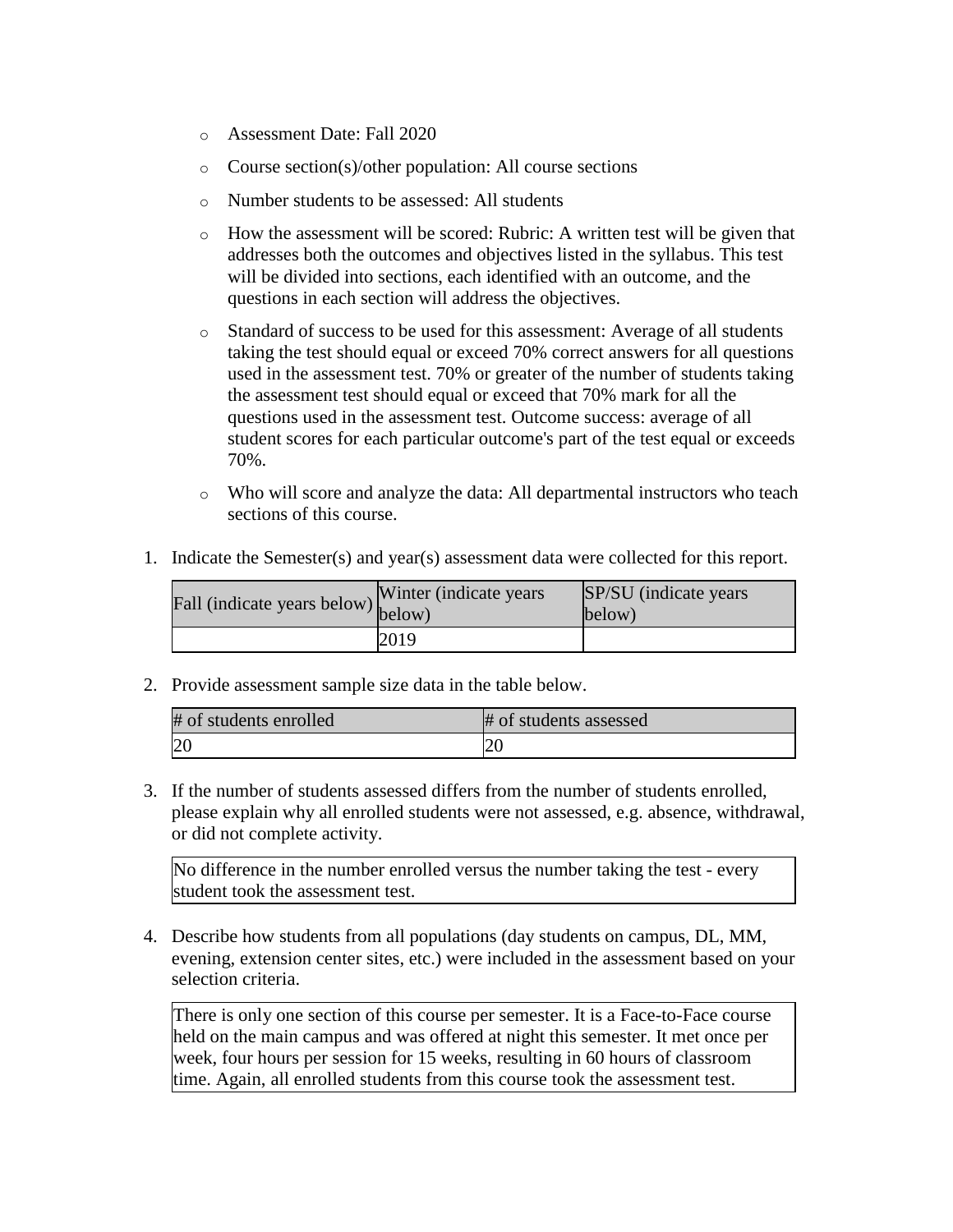5. Describe the process used to assess this outcome. Include a brief description of this tool and how it was scored.

A forty-question multiple choice test was designed for all five outcomes with eight questions assigned to each outcome. Questions were chosen for this test that reflected the objectives which were most important for students to retain. The students were given this test directly after taking the final section test for the course on the last day of class. The results were automatically scored using a SCANTRON grading machine which also printed out a summary of all scores. Since the test was organized by Outcome, this made the evaluation easier to do. A copy of the SCANTRON summary sheet as well as the actual assessment test is submitted as part of this assessment report.

6. Briefly describe assessment results based on data collected for this outcome and tool during the course assessment. Discuss the extent to which students achieved this learning outcome and indicate whether the standard of success was met for this outcome and tool.

| Met Standard of Success: Yes                                                                                                                                                                                                                |                                                 |
|---------------------------------------------------------------------------------------------------------------------------------------------------------------------------------------------------------------------------------------------|-------------------------------------------------|
| These are the results based on the rubric (Standard of Success) shown above.                                                                                                                                                                |                                                 |
| Overall Average Percent for the entire test:<br>Percentage of Students exceeding 70% for the entire test: 15/20<br>Overall Average Percent for Outcome #2 134 ques/160 ques<br>Percentage of Students exceeding 70% for this Outcome: 16/20 | 32.1/40 <b>80.0%</b><br>75.0%<br>83.7%<br>80.0% |
| Based on the rubric in the Assessment Plan, as you can see directly above, the<br>"Standard of Success" was met in all three areas for this outcome. However, I have                                                                        |                                                 |

added another "Standard of Success" to the original rubric. It is "For each Outcome, 70% of the students must have 70% or above". For this outcome, that standard of success was met as well.

7. Based on your interpretation of the assessment results, describe the areas of strength in student achievement of this learning outcome.

Strengths included here were relatively advanced concepts of Network Load Balancing and Fail-Over Clustering. The lab project associated with Fail-Over Clustering is almost 70 pages long with complex configurations. Students understanding of "Affinity", "Convergence", the need for additional network cards in every server, and the different types of storage area networks was very strong.

8. Based on your analysis of student performance, discuss the areas in which student achievement of this learning outcome could be improved. If student met standard of success, you may wish to identify your plans for continuous improvement.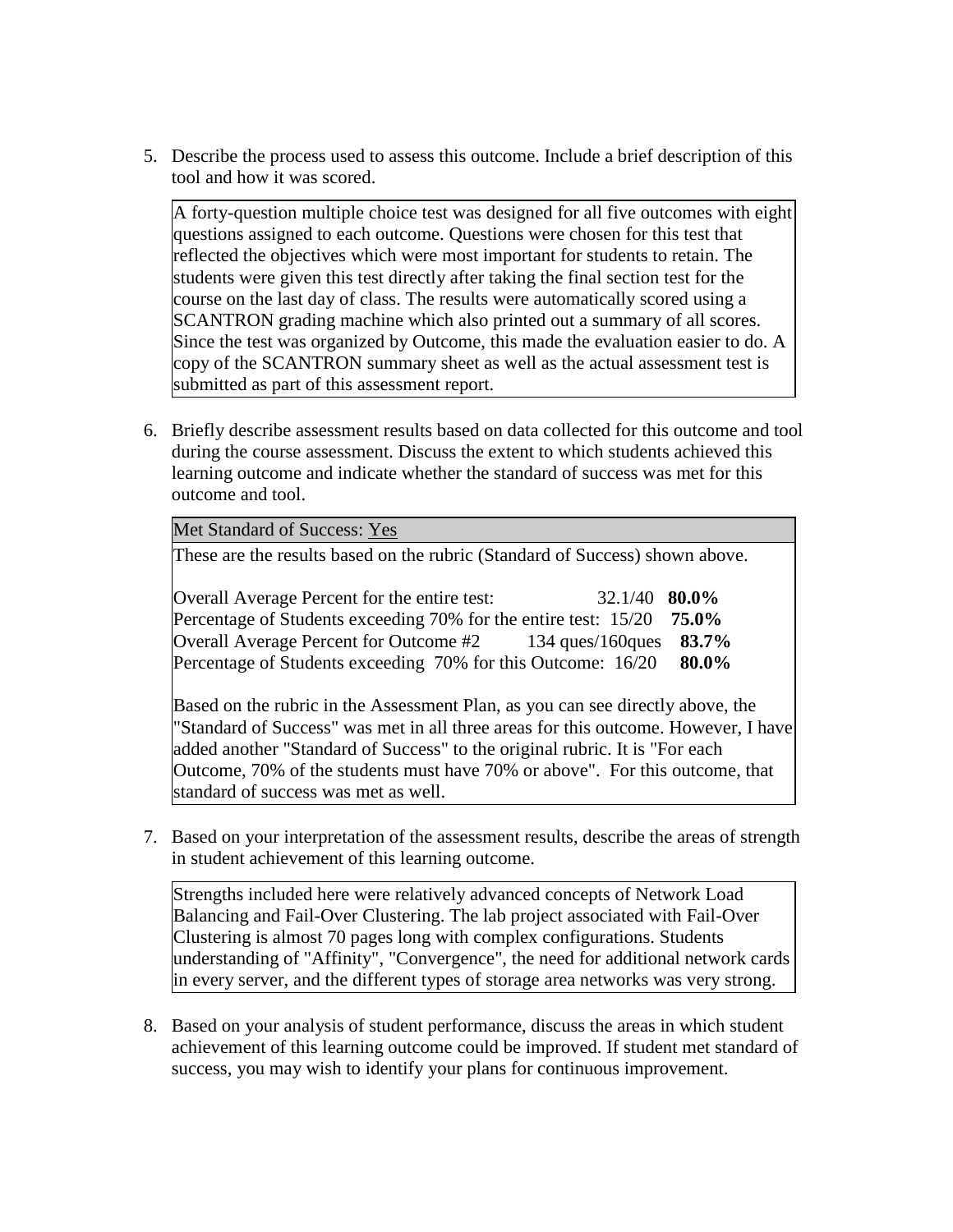This Outcome had, however, one of three most frequently missed questions in the whole test dealing with one of the objectives in the outcome, which dealt with both Network Load Balancing and Failover Clustering. This concept, that of being able to differentiate the correct address to use for the Farm or Cluster from the Internet side, is something which I would consider extremely important to understand. Although this was emphasized heavily in both lecture and in the lab project, more emphasis is needed.

For improvement, like the format used in the objective's test question, I am going to include during lecture a group of IP addresses assocated with the Servers involved in the process and have them pick out the address used by Clients on the outside. Using this method in class should place the proper emphasis on the importance of this particular address.

Outcome 5: Identify and configure maintenance and security implementations including Windows backup, Windows Server Update Services (WSUS), data deduplication, and permissions including NTFS Security as well as share permissions.

- Assessment Plan
	- o Assessment Tool: Written exam specifically created for the assessment
	- o Assessment Date: Fall 2020
	- o Course section(s)/other population: All course sections
	- o Number students to be assessed: All students
	- o How the assessment will be scored: Rubric: A written test will be given that addresses both the outcomes and objectives listed in the syllabus. This test will be divided into sections, each identified with an outcome, and the questions in each section will address the objectives.
	- o Standard of success to be used for this assessment: Average of all students taking the test should equal or exceed 70% correct answers for all questions used in the assessment test. 70% or greater of the number of students taking the assessment test should equal or exceed that 70% mark for all the questions used in the assessment test. Outcome success: average of all student scores for each particular outcome's part of the test equal or exceeds 70%.
	- o Who will score and analyze the data: All departmental instructors who teach sections of this course
- 1. Indicate the Semester(s) and year(s) assessment data were collected for this report.

| $\text{unit}$ (indicate years below) Winter (indicate years | SP/SU (indicate years) |
|-------------------------------------------------------------|------------------------|
|                                                             | below)                 |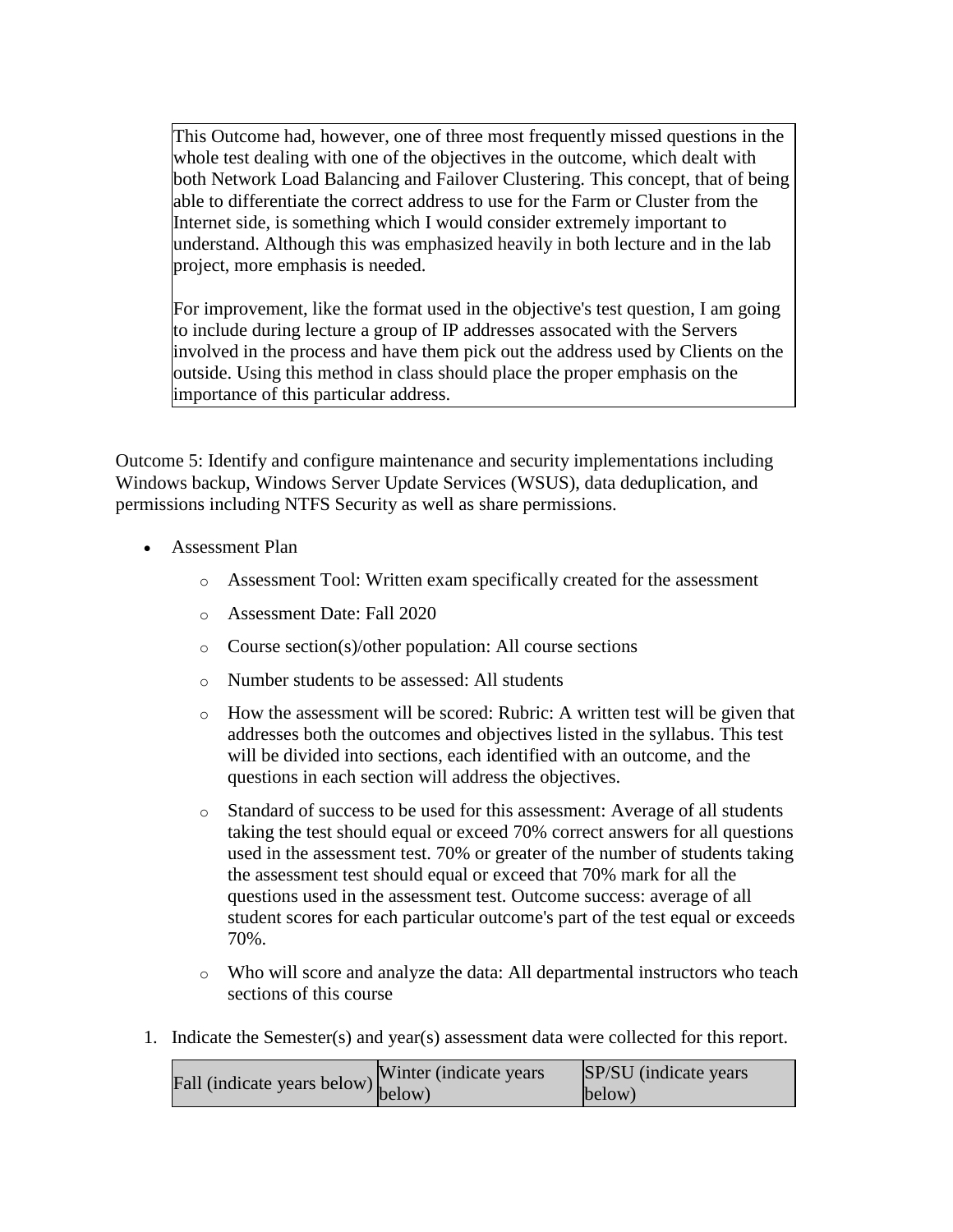|--|--|--|

2. Provide assessment sample size data in the table below.

| # of students enrolled | # of students assessed |
|------------------------|------------------------|
| 20                     | ∠U                     |

3. If the number of students assessed differs from the number of students enrolled, please explain why all enrolled students were not assessed, e.g. absence, withdrawal, or did not complete activity.

No difference in the number enrolled versus the number taking the test - every student took the assessment test.

4. Describe how students from all populations (day students on campus, DL, MM, evening, extension center sites, etc.) were included in the assessment based on your selection criteria.

There is only one section of this course per semester. It is a Face-to-Face course held on the main campus and was offered at night this semester. It met once per week, four hours per session for 15 weeks, resulting in 60 hours of classroom time. Again, all enrolled students from this course took the assessment test.

5. Describe the process used to assess this outcome. Include a brief description of this tool and how it was scored.

A forty-question multiple choice test was designed for all five outcomes with eight questions assigned to each outcome. Questions were chosen for this test that reflected the objectives which were most important for students to retain. The students were given this test directly after taking the final section test for the course on the last day of class. The results were automatically scored using a SCANTRON grading machine which also printed out a summary of all scores. Since the test was organized by Outcome, this made the evaluation easier to do. A copy of the SCANTRON summary sheet as well as the actual assessment test is submitted as part of this assessment report.

6. Briefly describe assessment results based on data collected for this outcome and tool during the course assessment. Discuss the extent to which students achieved this learning outcome and indicate whether the standard of success was met for this outcome and tool.

| Met Standard of Success: No                                                  |                 |       |
|------------------------------------------------------------------------------|-----------------|-------|
| These are the results based on the Rubric (Standard of Success) shown above. |                 |       |
| Overall Average Percent for the entire test:                                 | $32.1/40$ 80.0% |       |
| Percentage of Students exceeding 70% for the entire test: 15/20              |                 | 75.0% |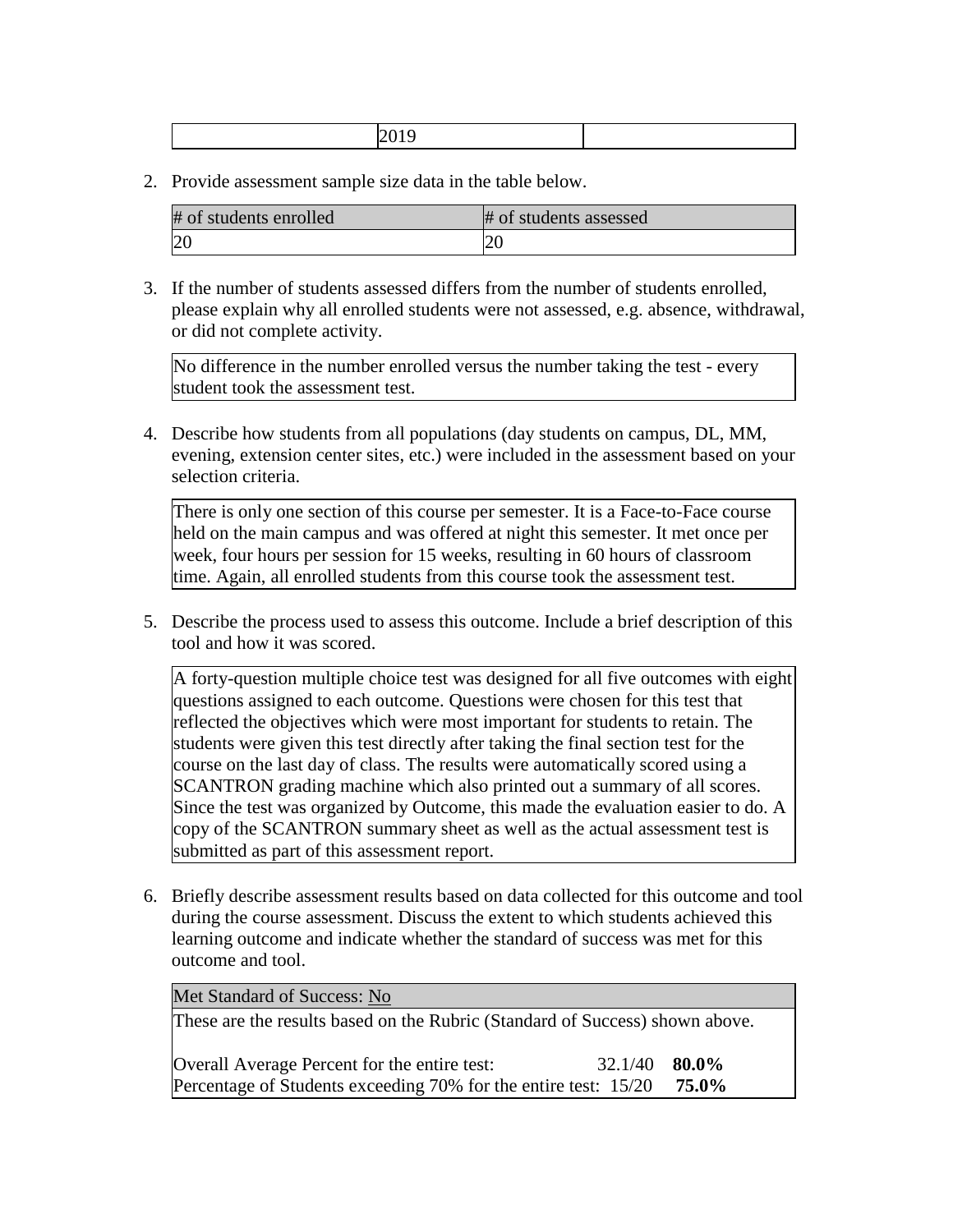Overall Average Percent for Outcome #2 115 ques/160ques **71.8%** Percentage of Students exceeding 70% for this Outcome: 12/20 **60.0%**

Based on the Rubric in the Assessment Plan, as you can see directly above, the "Standard of Success" was met in all three areas for this outcome. However, I have added another "Standard of Success" to the original rubric. It is: "For each Outcome, 70% of the students must have 70% or above". For this outcome, that standard of success was NOT met and therefore the "No" checkbox is checked below. Corrections will be addressed in the analysis and action plans..

7. Based on your interpretation of the assessment results, describe the areas of strength in student achievement of this learning outcome.

Strengths within this Outcome include Windows Backup limitations and advantages, , WSUS Windows Server Update Services methods of Appoval and Installation, and features of the NTFS file system including Access Control Lists.

8. Based on your analysis of student performance, discuss the areas in which student achievement of this learning outcome could be improved. If student met standard of success, you may wish to identify your plans for continuous improvement.

While this Outcome exhibited some student strengths, it was the lowest of the 5 outcomes, and barely broke 70% overall, with less that 70% of the students achieving 70%. This was largely due to the lack of understanding of Share and NTFS security permissions, in particular:

1) How inheritance works between Parent and Child folders

2) How a User can obtain Permission or lack of it other than through his own individual permissions.

As will be pointed ou in the Analysis section this has been a continual problem in past assessments and is largely due to the complexity involved in the evaluation. I have included more charts and "chains of evaluation" procedures, but these do not seem to be enough. I plan now to include many more examples in lecture, in class, which the students themselves will have to figure out, and do this "on the board" so all students will be included. I do not feel I have had enough of in-class examples of share versus NTFS, Inheritance, etc.

# **III. Course Summary and Intended Changes Based on Assessment Results**

1. Based on the previous report's Intended Change(s) identified in Section I above, please discuss how effective the changes were in improving student learning.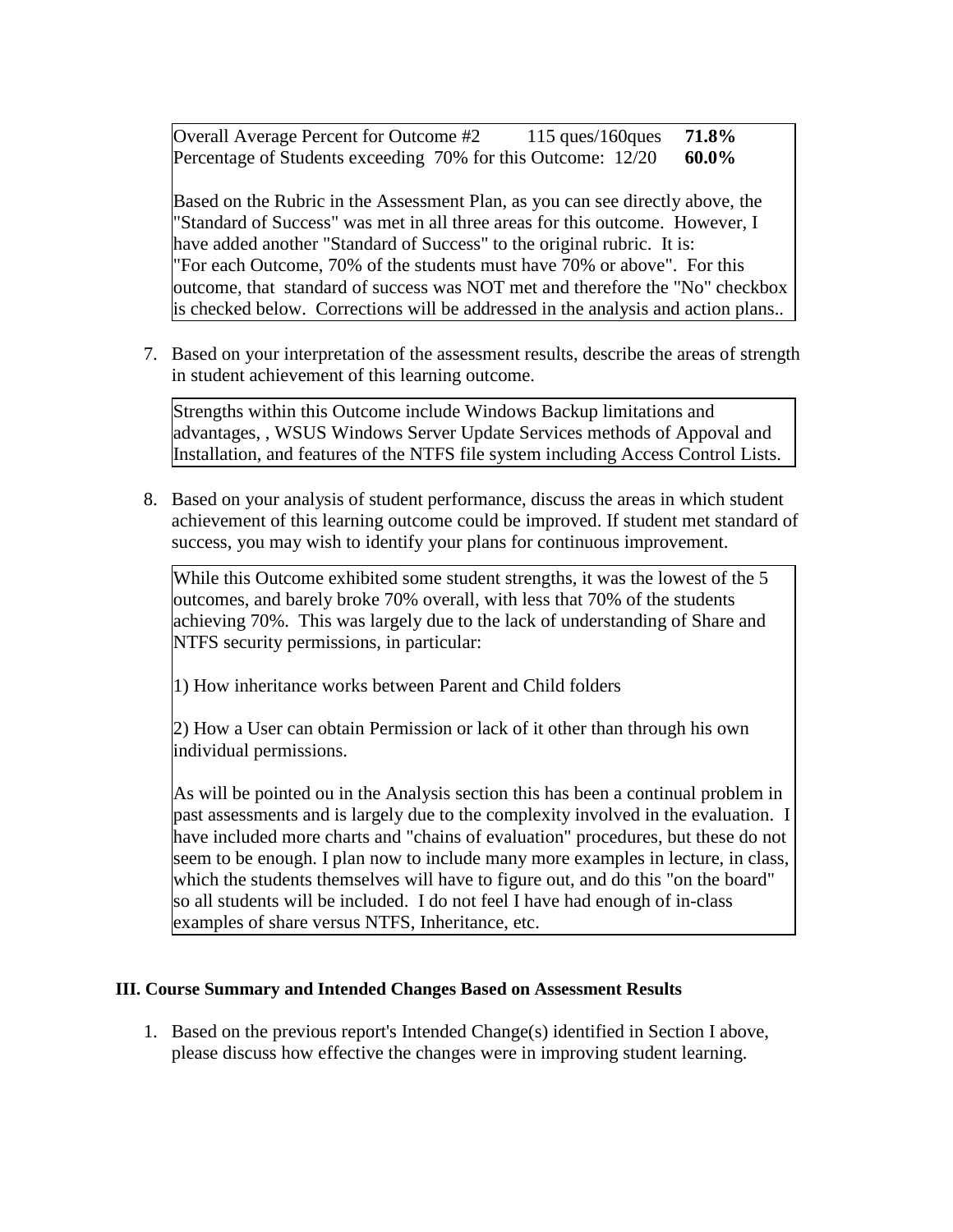First, a clarification: Like most anything in the IT field, the Microsoft Operating System Certifications changed from 2008 to 2012 and again between 2016 and 2019. This was the reason I included BOTH the 2008 and 2012 Assessments, as there were outcomes in 2008 that were not in 2012, but are in the latest 2016/2019 assessment. Also, there are Outcomes in the 2012 Assessment that were not in the 2008 Assessment that are in the 2016/2019 assessment. Finally there were Outcomes in 2016/2019 that were in neither of the previous two assessments. Based therefore on this clarification, below are the two areas that actually can be compared between this assessment and the previous two. Most come from the 2008 assessment where the Outcomes were, in many cases, the same.

1. **RAID - Disk Fault Tolerance** - This was a weakness in the 2008 assessment (and was not part of the 2012 Assessment). The action plan in 2008 which resulted in greater lecture time spent contrasting the types of RAID and the Lab project enhanced to cover all three forms of RAID that Microsoft supports was very successful. These improvements have resulted in RAID now being a strength rather than a weakness, and have resulted in all four of my Rubric goals being met in this Outcome.

2. **File System Permissions** - Well, we were not as successful in this area. In Outcome Five, three of the four rubric goals were met, but not the fourth one - 70% of the students getting 70% or higher for this outcome. This was the only goal below the Rubric standards in any of the Outcomes. This weakness in the 2008 assessment was addressed through an improved lecture with additional diagrams and charts describing the different types of permissions. Changes in the lab project contrasted not only share and NTFS permissions, but also contrasted the various permission levels within each structure. These changes provided a definite improvement, such that in the 2012 assessment it was a strength. However, we have fallen off again in this 2019 assessment but in different areas of permissions: Inheritance through the folder structure and the methods a User can obtain permissions outside of them being directly assigned to him*.* As pointed out in the previous section, I am now going to emphasize these two areas in my lectures and enhance the lab projects with additional tasks involving inheritance and User permission assignments. I should point out again, that there can be considerable complexity in permission inheritance and assignment, particularly as Microsoft's representations of them have become more and more complex throughout the Server Operating System iterations.

2. Describe your overall impression of how this course is meeting the needs of students. Did the assessment process bring to light anything about student achievement of learning outcomes that surprised you?

Again, as I stated in the last two assessments, I feel my assessment tool and the method of applying it were effective in measuring whether the students had grasped and retained what I believe are the key concepts of the course expressed in my Course Outcomes and the Objectives that make up the Outcomes. Again, the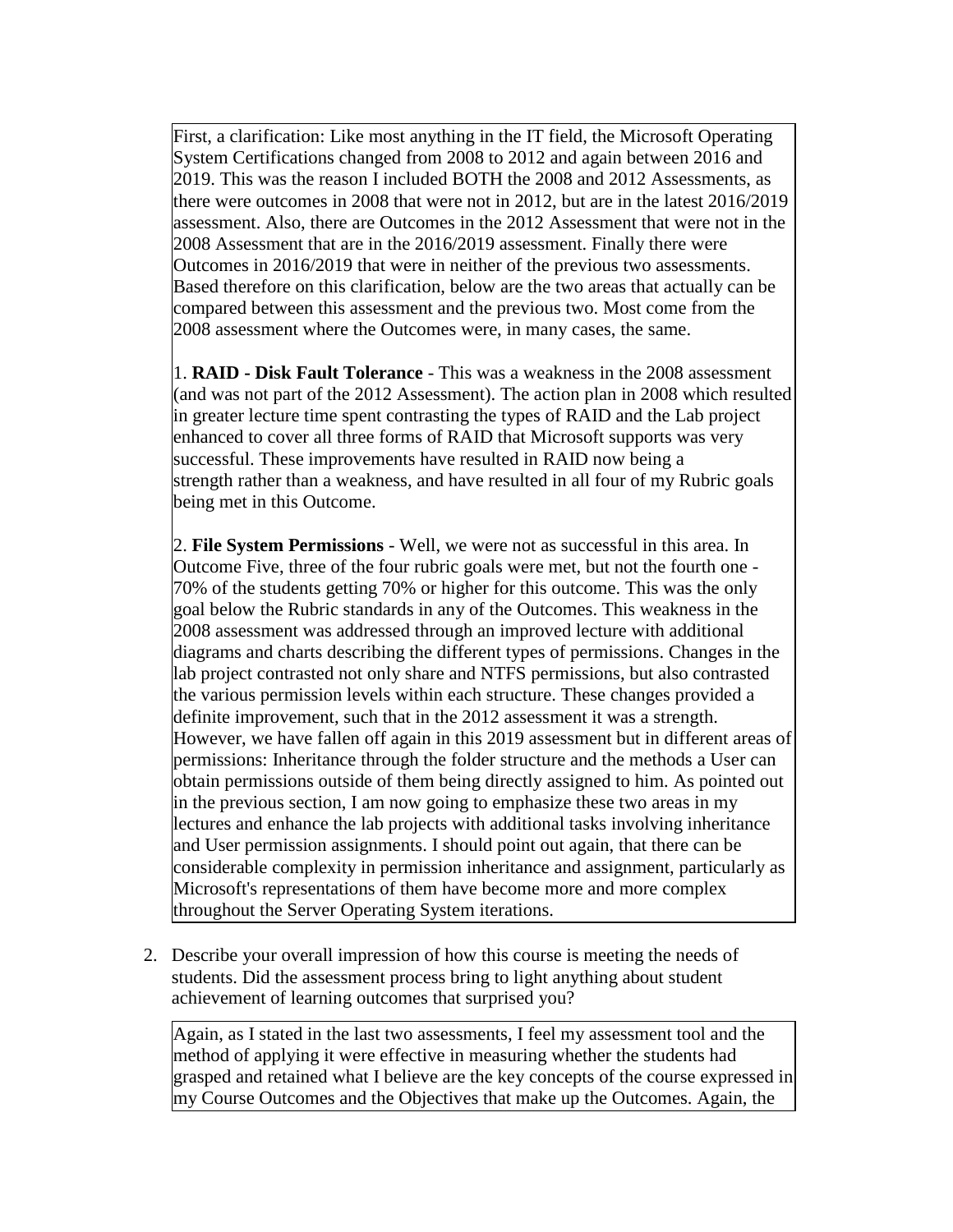instructions I gave to the students emphasized that I did not want them to study specifically for the Assessment Test (they had the final course section test on the same day, and I DID want them to study for that). Also, I emphasized that taking this test would only affect their grade positively (I did give them extra points just for taking it). Therefore they had no reason to personally care about the results of this test, yet on the whole they did exceptionally well with the complex material covered in this course and certainly exceeded my expectations. I did ask that they try hard to answer the questions with the result that they did not rush on through it. They took considerable time in completing it, which gave me the indication that they did care about what they were doing. It was important to do as well as possible and demonstrate what they had learned. They actually retained a lot from the course. Since the test was designed and written around the concepts expressed in the Course Outcomes, and with 19 of the 20 goals met from the rubric, I feel that the assessment was a success.

3. Describe when and how this information, including the action plan, was or will be shared with Departmental Faculty.

As far as the department faculty are concerned, I will be passing on the results of this assessment as well as the Action Plans associated with it to both the full-time instructors as well as the part-time instructors that teach this course, with the hope that they will implement the changes when presenting this course. As I am the primary instructor responsible for this course, and since I prepare all the materials, lectures, labs, etc. I will be the one to actually make the changes in both lectures and labs. However, the other instructors will be informed of the changes and will be responsible for implementing them when they teach the course.

4.

Intended Change(s)

| <b>Intended Change</b> | Description of the<br>change                                                                                                                                                                                                                                                                                                                                                            | Rationale                                                                                                                                                                                                  | Implementation<br>Date |
|------------------------|-----------------------------------------------------------------------------------------------------------------------------------------------------------------------------------------------------------------------------------------------------------------------------------------------------------------------------------------------------------------------------------------|------------------------------------------------------------------------------------------------------------------------------------------------------------------------------------------------------------|------------------------|
| Course<br>Assignments  | Although part of the The rationale lies in<br>lab project<br>already deals with<br>inheritance and<br>User Assignments, I with Permissions<br>am going to make<br>changes to these<br>topics to actually<br>break them down as make changes to<br>isolated exercises<br>(sections in the lab)   lab projects which<br>rather than being<br>part of the "overall"<br>permission testing" | the failure of the<br>students to meet the<br>objectives dealing<br>which is part of<br>Outcome #5.<br>Obviously, I need to<br>both lectures and<br>address these<br>shortcomings. I<br>fully intend to do | 2019                   |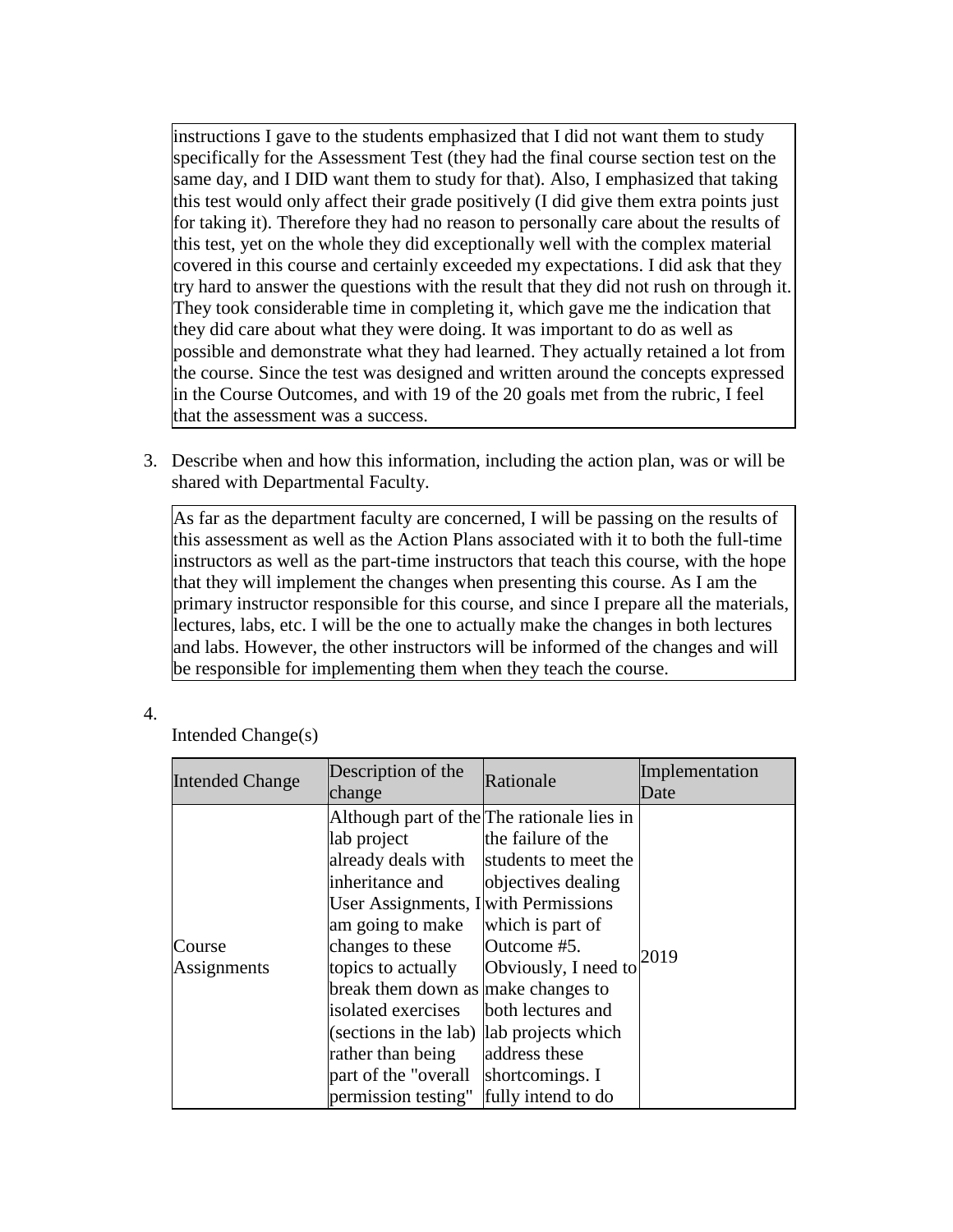|                         | which they now are that. It will be     |                        |      |
|-------------------------|-----------------------------------------|------------------------|------|
|                         | By breaking them                        | difficult, as this     |      |
|                         | down, I will be                         | particular part of the |      |
|                         | giving more                             | course (one whole      |      |
|                         | individual attention                    | four hour block), is   |      |
|                         | to each of the two                      | hardly suitable to     |      |
|                         | topics which will                       | cover all aspects of   |      |
|                         | hopefully result in                     | this topic             |      |
|                         | better student                          | thoroughly. Also, as   |      |
|                         | understanding and                       | Microsoft is           |      |
|                         | retention of the                        | expanding the          |      |
|                         | material.                               | features of the        |      |
|                         |                                         | <b>Windows Server</b>  |      |
|                         |                                         | O.S. with each         |      |
|                         |                                         | edition, there is      |      |
|                         |                                         | really no              |      |
|                         |                                         | opportunity to add     |      |
|                         |                                         | additional time to     |      |
|                         |                                         | the topic. I will      |      |
|                         |                                         | therefore hopefully    |      |
|                         |                                         | better utilize the     |      |
|                         |                                         | time I do have.        |      |
|                         | Changes will be                         | The rationale lies in  |      |
|                         | made in the lectures the failure of the |                        |      |
|                         | and reflected in the                    | students to meet the   |      |
|                         |                                         |                        |      |
|                         | lecture handouts,<br>which will address | objectives dealing     |      |
|                         |                                         | with Permissions       |      |
|                         | the one serious                         | which is part of       |      |
|                         | week spot shown in Outcome #5.          |                        |      |
|                         | the assessment:                         | Obviously I need to    |      |
|                         | Permissions.                            | make changes to        |      |
| <b>Course Materials</b> | Permission                              | both lectures and      |      |
| (e.g. textbooks,        | inheritance will be                     | lab projects which     |      |
| handouts, on-line       | addressed as well as address these      |                        | 2019 |
| ancillaries)            | <b>User Permission</b>                  | shortcomings. I        |      |
|                         | Assignments (being fully intend to do   |                        |      |
|                         | directly assigned,                      | that. It will be       |      |
|                         | inheriting                              | difficult, as this     |      |
|                         | permissions, and                        | particular part of the |      |
|                         | being a part of a                       | course (one whole      |      |
|                         | group which has a                       | four hour block) is    |      |
|                         | certain permission                      | hardly suitable        |      |
|                         | level). These                           | enough to cover all    |      |
|                         | changes will                            | aspects of this topic  |      |
|                         | include a new flow                      | thoroughly. Also, as   |      |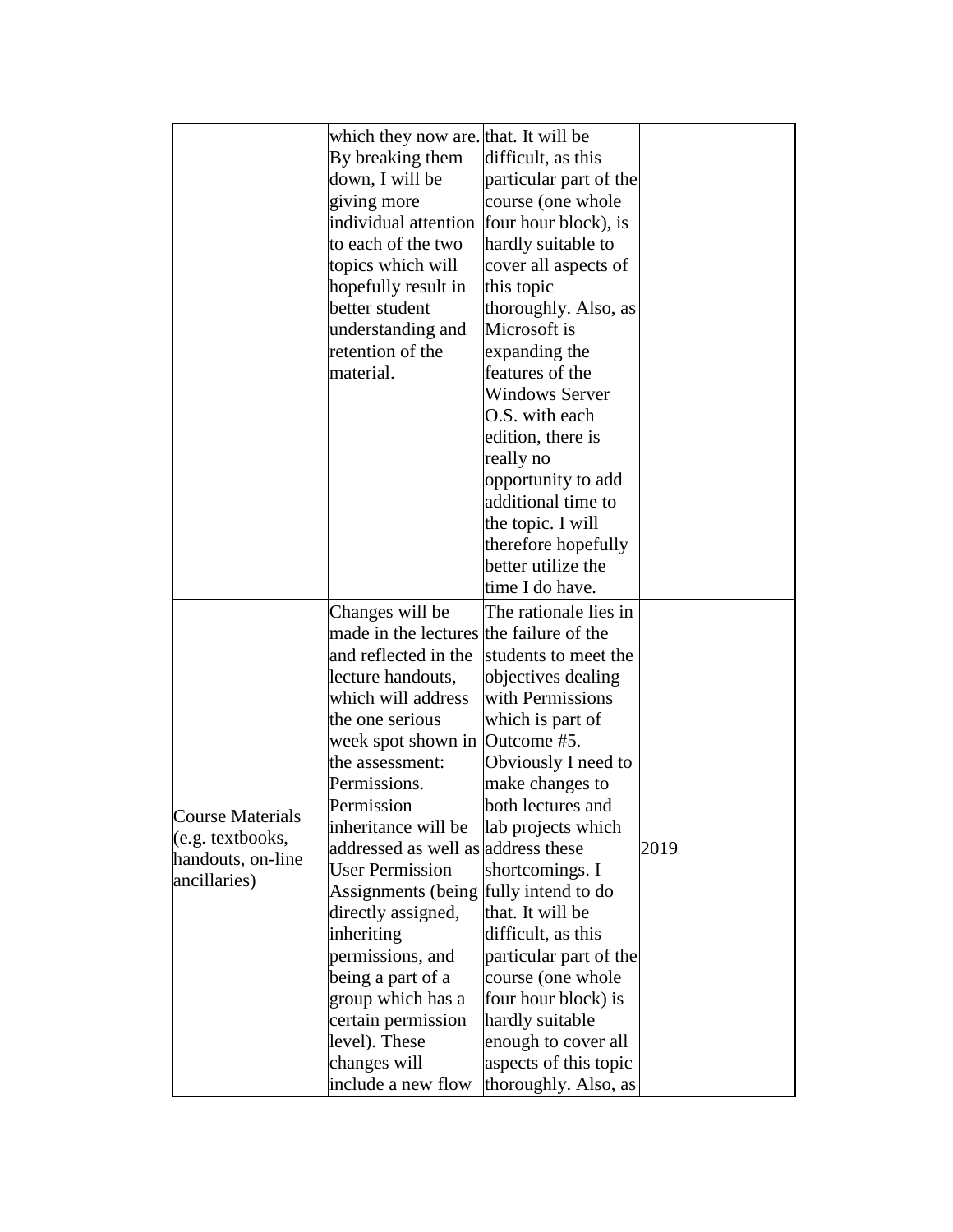| chart showing               | Microsoft is           |  |
|-----------------------------|------------------------|--|
|                             |                        |  |
| inheritance both            | expanding the          |  |
| from the parent             | features of the        |  |
| levels and from the         | <b>Windows Server</b>  |  |
| child level,                | O.S. with each         |  |
| reflecting exactly          | edition, there is      |  |
| what happens when really no |                        |  |
| permissions are             | opportunity to add     |  |
| applied. Interactive        | additional time to     |  |
| discourse with              | the topic. I therefore |  |
| students will now           | will hopefully better  |  |
| be used where they          | utilize the time I do  |  |
| will have to                | have.                  |  |
| track the                   |                        |  |
| Permission structure        |                        |  |
| permission levels           |                        |  |
| resulting in overall        |                        |  |
| effective                   |                        |  |
| permissions for a           |                        |  |
| particular user.            |                        |  |

5. Is there anything that you would like to mention that was not already captured?

The first attachment is a copy of the Summary Sheet for the Assessment Test which was divided up into five sections, each section representing one Outcome. The percentages shown in the report were calculated from the results shown on this sheet, as well as from the actual test sheets from each student.

The 2nd attachment is an actual copy of the 40 question Assessment Test.

# **III. Attached Files**

**[Scantron summary showing Assessment Results](documents/20190430_CNT211_Assessment_Results_Analysis.pdf)** 

| <b>Faculty/Preparer:</b>                       |              | William Reichert Date: 08/28/2019 |
|------------------------------------------------|--------------|-----------------------------------|
| <b>Department Chair:</b>                       | Cyndi Millns | <b>Date:</b> 08/29/2019           |
| <b>Dean:</b>                                   | Eva Samulski | <b>Date:</b> 08/31/2019           |
| <b>Assessment Committee Chair: Shawn Deron</b> |              | <b>Date:</b> 09/20/2019           |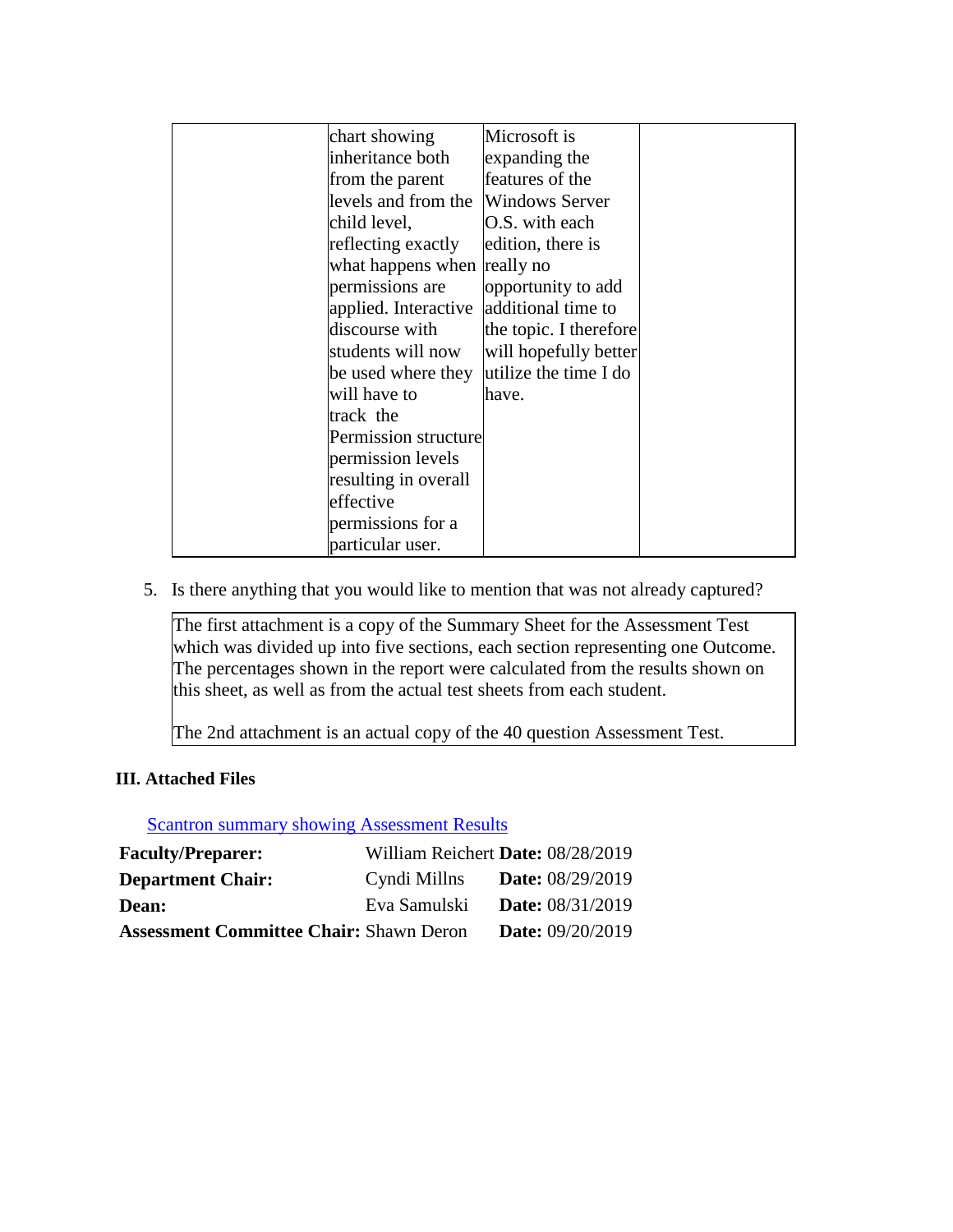# **WASHTENAW COMMUNITY COLLEGE**

# **COURSE ASSESSMENT REPORT**

## I. Background Information

I. Course assessed:

Course Discipline Code and Number: CNT211 Course Title: Windows Server 2008 Active Directory Division/Department Codes: BCT/CISD

2. Semester assessment was conducted (check one):

| $\boxtimes$ Fall 2011 |  |
|-----------------------|--|
|                       |  |

- $\Box$  Winter 20
- $\overline{\Box}$  Spring/Summer 20
- 3. Assessment tool(s) used: check all that apply.

| Portfolio                                              |
|--------------------------------------------------------|
| Standardized test                                      |
| Other external certification/licensure exam (specify): |
| Survey                                                 |
| Prompt                                                 |
| $\boxtimes$ Departmental exam                          |
| $\Box$ Capstone experience (specify):                  |
| Other (specify):                                       |
|                                                        |

- 4. Have these tools been used before?
	- $\boxtimes$  Yes  $\Box$  No

If yes, have the tools been altered since its last administration? If so, briefly describe changes made.

This assessment test has been considerably changed since the one in 2008, largely due to the fact that Microsoft's requirements have changed significantly for certification since that time, with the MCTS/MCITP replacing the MCSA/MCSE. The requirements for the brand new MCTS certification now dealing solely with Active Directory, rather than a Server Overview course, has meant a total rewrite of two of the five sections of the assessment test to reflect these changes. Basic Active Directory Administration, Permissions, the Group Policy sections are the only ones which have remained intact.

5. Indicate the number of students assessed/total number of students enrolled in the course.

16 were enrolled in the class at the end of the semester, 15 took the assessment test (one was taking an "Incomplete" for the course, as he had not done some of the testing nor turned in lab project assignments.

6. Describe how students were selected for the assessment.

No special selection process was used- 15 of the 16 students enrolled took the assessment test.

# II. Results

I. Briefly describe the changes that were implemented in the course as a result of the previous assessment.

There were three main areas which were addressed in the assessment of 2008. Only one of the changes is still applicable to the course, because of the switch from the MCSA/MCSE to the MCTS/MCITP.

I. *Differentiation between User Rights and User Permissions.* This is still applicable to the present version of this course. These differences are now reviewed three different times in the course (used to be only once) and has resulted in a significant improvement in student performance. The concept was addressed in the Assessment Test and is now no longer a problem.

 $\int_{\mathbb{R}} \int_{\mathbb{R}} \int_{\mathbb{R}}^{10}$  approved by the Assessment Committee 11/08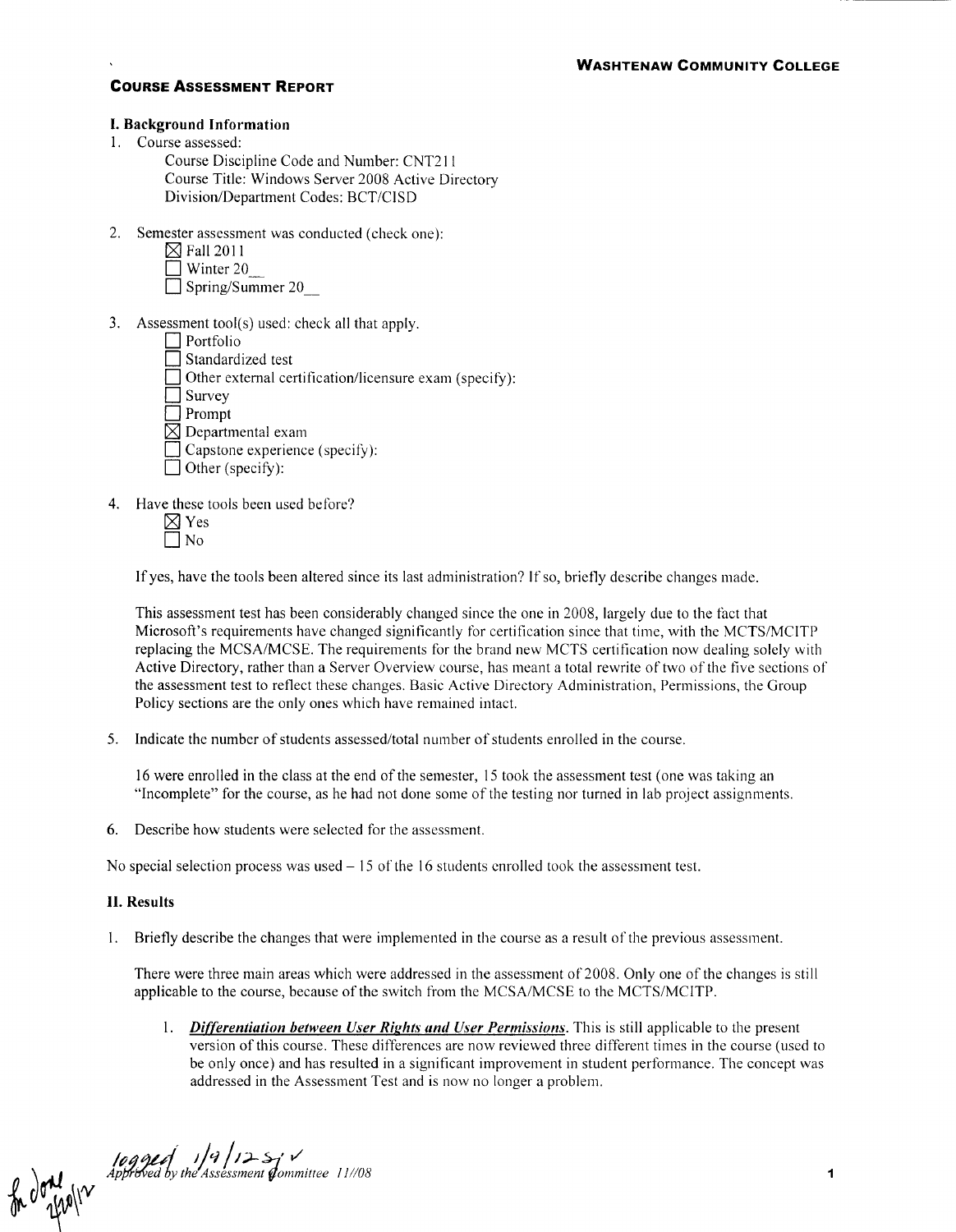- 2. *Differentiation between a Print Client and a Print Server* This is no longer part of the CNT211 course, but is now part of the CNT223 course and therefore was not addressed in the Assessment Test.
- 3. *Differentiation between the various (orms o(RAID used {or Disk Tolerance.* This is no longer part of the CNT211 course, but is now part of the CNT224 course and therefore was not addressed in the Assessment Test
- 2. List each outcome that was assessed for this report exactly as it is stated on the course master syllabus.

Outcome #1: Differentiate the types of Microsoft Networking Components, i.e. Domain (Client Server) vs. Peer to Peer and identify the importance and use of DNS associated with Active Directory communication.

Outcome #2: Identity the components within an Active Directory Services structure including the Schema, Global Catalog, Transitive Trusts, Forests, Trees, Domains, Organizational Units, etc. and the Tools necessary for administrating it - Active Directory Users and Computers, Active Directory Domains and Trusts, etc.

Outcome #3: Identify and configure User and Computer Accounts, identiiy the naming structures, the types of User Profiles as well as the various implementations of Security Groups used with Active Directory such as Universal, Global, and Domain Local..

Outcome #4 Differentiate the various types of File/Folder permissions and methods of encryption, as well as the different means of resource distribution such as publishing and sharing, plus identify the types of file system recovery including shadow copies and off-line tiles.

Outcome #5: Define the various implementations of group policy, including policy application order, inheritance, security control, folder redirection, running scripts, and automatic installation of software applications.

3. Briefly describe assessment results based on data collected during the course assessment, demonstrating the extent to which students are achieving each of the learning outcomes listed above. *Please attach a summary of the data collected.* 

Overall Results: (Based on the Rubric)

*Overall Average Score on the Test:* 34.4 out of 45 questions for a 76.4 Average. *This meets and exceeds our expectation of having a 70% overall average (or the class.* 

### *Percentage of Students achieving over a 70% average on the Test. 73% of the students, (11 of the 15) exceeded the 70% test average. This result also exceeded our 2<sup>nd</sup> goal of having over 70% of the students score above 70%.*

The testing results included every student in the class, with the exception of one, as outlined above, from the best all the way to the worst and therefore is very representative. As far as the test results go, the same students that did poorly on the course tests, also did poorly on the assessment test as well. Considering the difficulty and highly technical nature ofthis advanced course, the assessment test reflected a fairly high level of understanding and retention by the students. Also, the students were given an extra five points to their semester total for just taking the assessment test which was the only effect this test had on their grade. Actually, they were told NOT to study for this assessment test, as the purpose of it was to give an indication of retention for the overall course. It should be noted however, that on the same day, students took a final test which DID count on their grade, and they therefore, hopefully, did study for. Obviously the results for the last outcome which reflected the material on the last test, had the highest average, in fact the last two outcomes (newest material) had the highest averages overall.

*Attached are the results, and a breakdown by Outcome* is *shown below* in *the next section.* 

Please return completed form to the Office of Curriculum & Assessment, SC 247. *Approved by the Assessment Committee 11/08*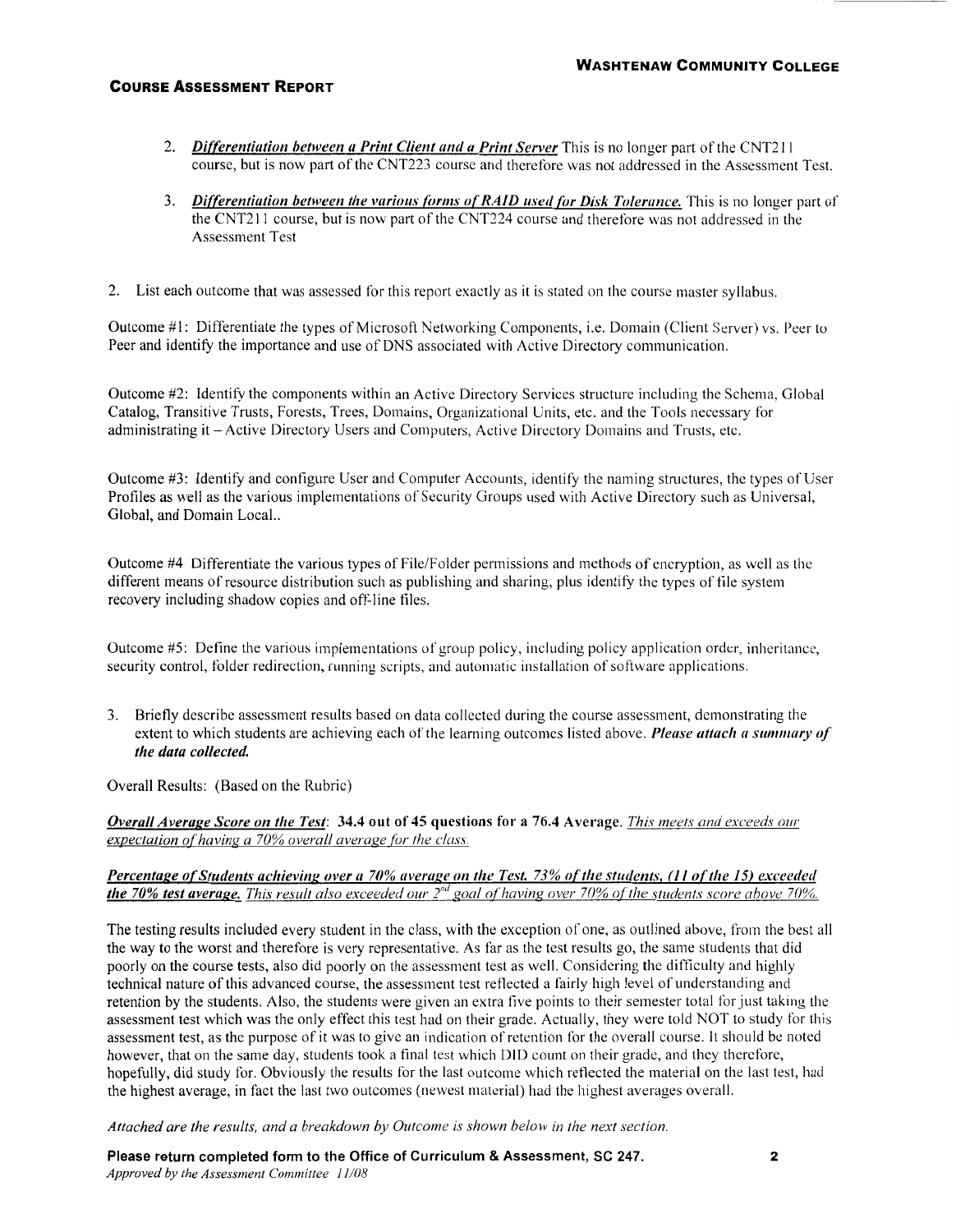4. For each outcome assessed, indicate the standard of success used, and the percentage of students who achieved that level of success. *Please attach the rubric/scoring guide used for the assessment.* 

# *Breakdown hv Outcome:*

Outcome #I -Questions I through 9 represented Outcome #I: Total Questions: 9

91 correct answers out of 135 questions for a 67.4% Average. This failed to meet the 70% average for students achieving this outcome. 6 of the 15 students exceeded the 70% mark for this outcome, and 4 more of the 15 were slightly below the 70% mark, being one question away from exceeding the 70% mark for this outcome. The cause for this is discussed below.

Outcome #2 -Questions 10 through 18 represented Outcome #2: Total Questions 9

108 correct answers out of 135 questions for an 80% Average. This was considerably above the expected 70% average for the students achieving this outcome. 8 of the 15 students exceeded the 70% mark for this outcome, and 4 more of the 15 were slightly below the 70% mark, being one question away from exceeding the 70% mark for this outcome.

Outcome #3 -Questions 19 through 27 represented Outcome #3: Total Questions 9

93 correct answers out of 135 questions for a 68.8% Average. This failed to meet the 70% average for students achieving this outcome. 5 of the 15 students exceeded the 70% mark for this outcome, and 3 more of the 15 were slightly below the 70% mark, being one question away from exceeding the 70% mark for this outcome. The cause for this is discussed below.

Outcome #4 - Questions 28 through 36 represented Outcome #4: Total Questions 9

112 correct answers out of 135 questions for an 82.9 % Average. This was considerably above the expected 70% average for the students achieving this outcome. 13 of the 15 students exceeded the 70% mark for this outcome with 1 more of the 15, slightly below the 70% mark, being one question away from exceeding the 70% mark for this outcome.

Outcome  $#5$  – Ouestions 37 through 45 represented Outcome  $#5$ : Total Ouestions 9

113 correct answers out of 135 questions for an 83.7% Average. This was considerably above the expected 70% average for the students achieving this outcome. 12 of the 15 students exceeded the 70% mark for this outcome with 1 more of the 15, slightly below the 70% mark, being one question away from exceeding the 70% mark for this outcome. It should be noted that the material from this outcome was the same material that the students were also being tested on in a separate test on the same day for a grade. Obviously they had recently studied and the material was the most fresh in their minds.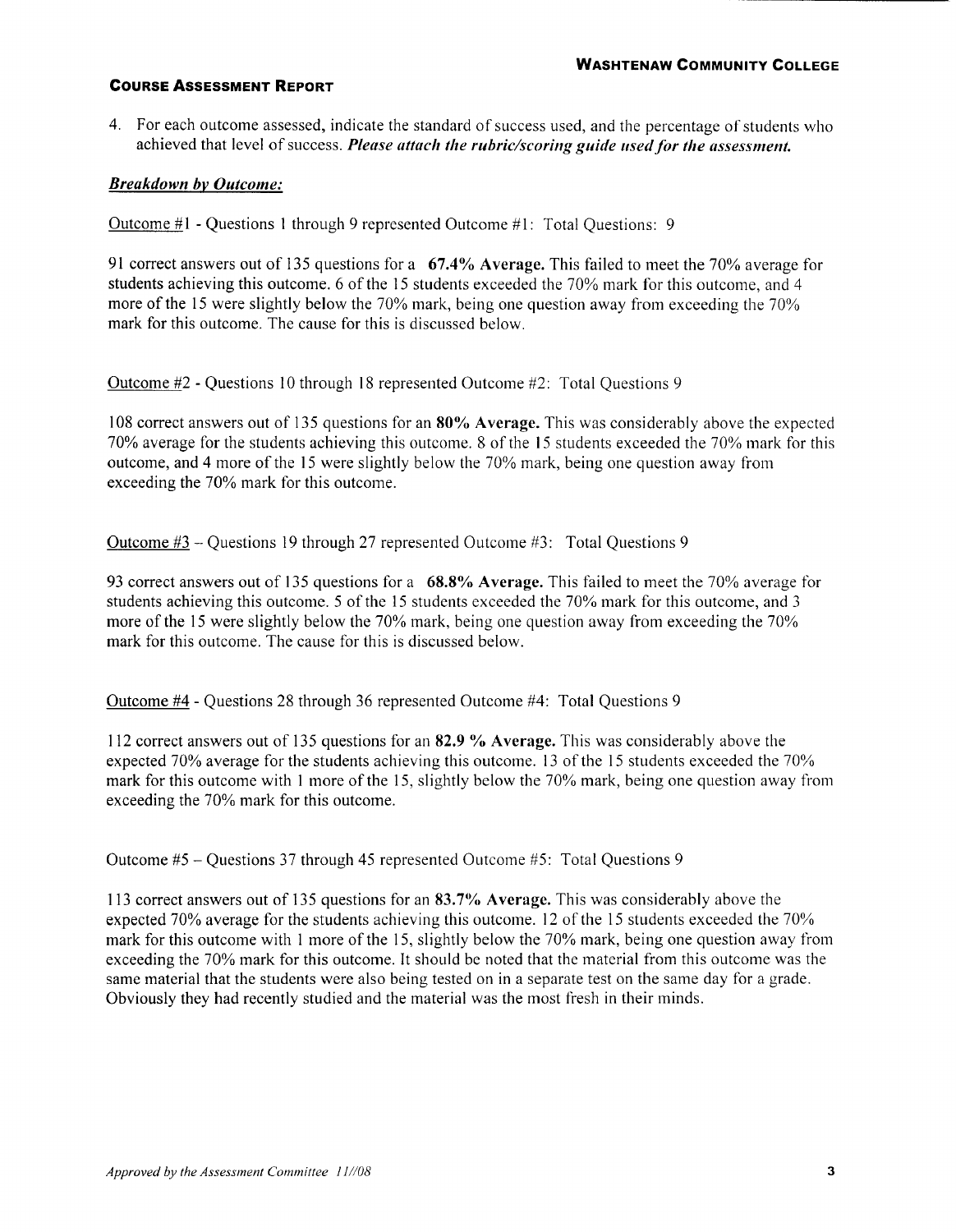5. Describe the areas of strength and weakness in students' achievement of the learning outcomes shown in assessment results.

Strengths: Areas of strength were in the understanding of the active directory logical structure and the terms associated with this, the understanding of the permission structure, the methods of encryption, and the use of resource sharing, publishing, and shadow copies, and in the group policy configuration and application area.

Weaknesses:

### Outcome #1

We were slightly below our 70% mark here, and this is largely a result of a very low score for one single question which only four people answered correctly. The question addressed a very important concept in the relationship of DNS and Active Directory - the "Integrated Zone". This is a two part/answer question, and because of its importance and need for understanding, NO partial credit is given so both selections must be correct. It emphasizes the tight interaction between the two services which is essential in understanding A.D. Replication as well as the ability to update any DNS Server on an Active Directory Domain Controller. Even though this material was presented much earlier in the course (the first week), it is important enough that students should retain the concepts well beyond completing the course.

# Outcome #3

Again, the results were only slightly below the 70% mark and again, this is largely a result of a very low score for a single question which only 3 people answered correctly. This question addressed a very basic concept essential to understanding the group types used within A.D.- universal, global, and domain local. Each type has its importance and place of use and it is extremely important for students to know the difference. The exact question addressed the types of members which can be in global groups, the key point being that it can contain only members from the domain it was created in, and is used to carry those members to resources in other domains, resources which are controlled by domain local groups.

Changes to improve these weaknesses are addressed in the next section below.

# Ill. Changes influenced by assessment results

1. If weaknesses were found (see above) or students did not meet expectations, describe the action that will be taken to address these weaknesses.

# Outcome #1

I am going to make two significant changes which will help reinforce the concept of"lntegrated Zones"

- Rather than just being a "part of a discussion" of a number of things on a PowerPoint slide, a new slide will be created that covers integrated zones exclusively where the concepts will be discussed independently of other topics.
- Secondly, as this concept was previously only discussed in the first week when discussing DNS 's relationships to A.D., it will be reviewed again twice more when discussing Active Directory database replication in subsequent weeks.

## Outcome #3

While I already have quite a bit emphasizing the functions of each of the types of active directory security groups, it is obvious that more is needed, and therefore I am going to create an additional PowerPoint slide that will *contrast* the *differences* between the groups. This will come after the explanation of what each group is, and does, and will also follow the section on group interaction.

*Approved by the Assessment Committee 11/08*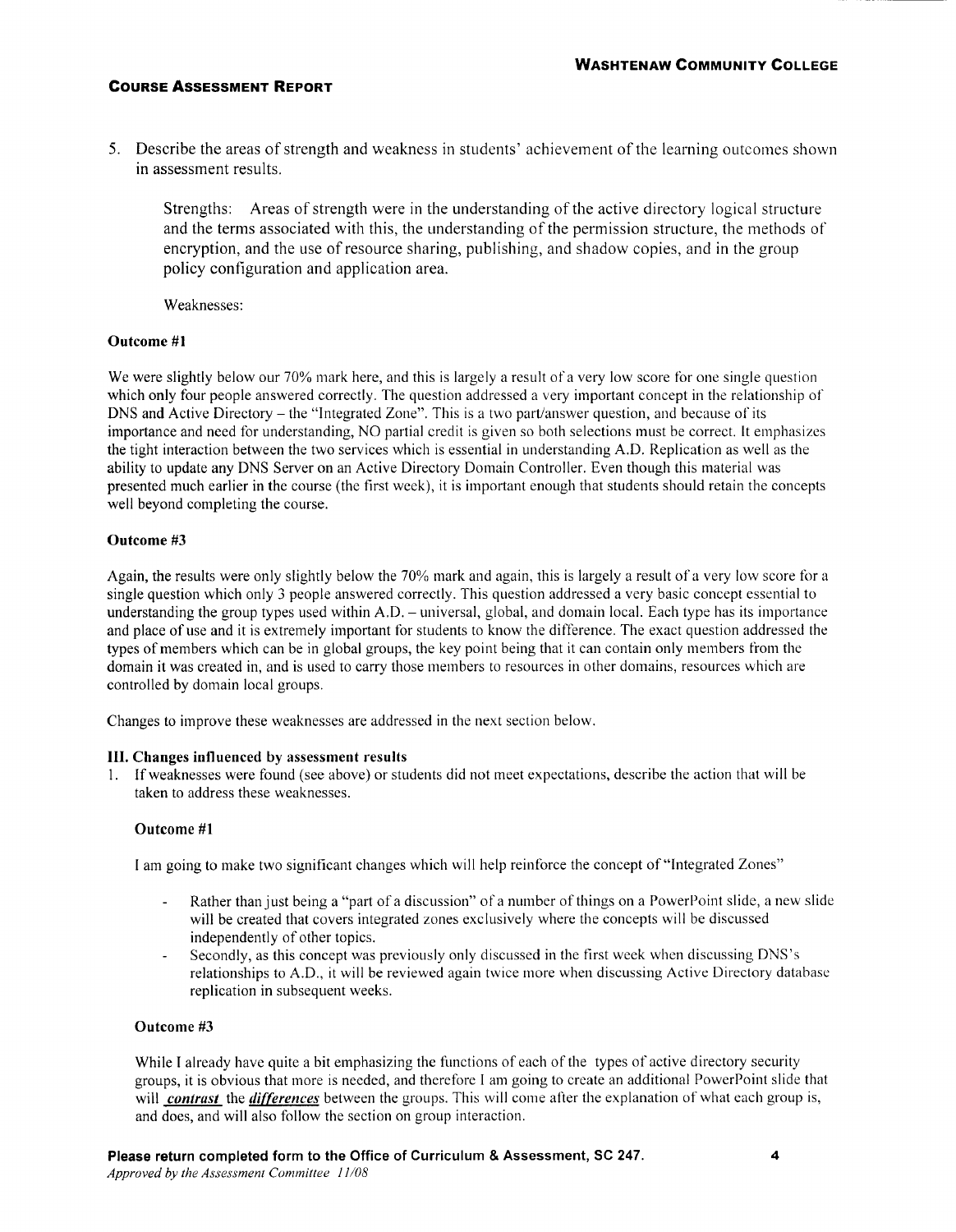- 2. IdentifY intended changes that will be instituted based on results of this assessment activity (check all that apply). Please describe changes and give rationale for change.
	- a.  $\Box$  Outcomes/Assessments on the Master Syllabus Change/rationale:
	- b.  $\Box$  Objectives/Evaluation on the Master Syllabus Change/rationale:
	- c.  $\Box$  Course pre-requisites on the Master Syllabus Change/rationale:
	- d.  $\Box$  1<sup>st</sup> Day Handouts Change/rationale:
	- e.  $\boxtimes$  Course assignments Change/rationale: Changes in lectures/PowerPoint will emphasize and clarity the items needing improvement.
	- f.  $\boxtimes$  Course materials (check all that apply)  $\Box$  Textbook  $\overline{\boxtimes}$  Handouts (PowerPoint Presentations)  $\boxtimes$  Other: PowerPoint Presentation changes.
	- $g.$  Instructional methods Change/rationale:
	- h.  $\boxtimes$  Individual lessons & activities Change/rationale: Again, changes in lecture will add additional material to emphasize principles associated with changes listed.
- 3. What is the timeline for implementing these actions?

Winter semester of 2012.

#### IV. Future plans

1. Describe the extent to which the assessment tools used were effective in measuring student achievement of learning outcomes for this course.

I feel my assessment tool and method of applying it, was effective in measuring whether the students had grasped and retained what I believe are the key concepts of the course expressed in my course outcomes. In particular, the instructions I gave to not study for the assessment, and that taking the test would only affect their grade positively, whether or not they did well on it, gave me an excellent indication of how much they had learned. Again, they had no reason to personally care about the results of this test, yet overall they did well with the very complex material covered in this course and certainly exceed my expectations. None of the students "rushed through" this assessment test- they all took as much time with it as they took on their actual final exam, giving me the indication that they did care and what they had answered is actually what they had *retained* from the course. Since the test was designed and written around the concepts expressed in the course outcomes, I feel that using this type of assessment tool was successful.

- 2. If the assessment tools were not effective, describe the changes that will be made for future assessments. Not Applicable
- 3. Which outcomes from the master syllabus have been addressed in this report? All XXXXX Selected

lf"All", provide the report date for the next full review: Every Three Years, which would be Fall 2014.

If "Selected", provide the report date for remaining outcomes: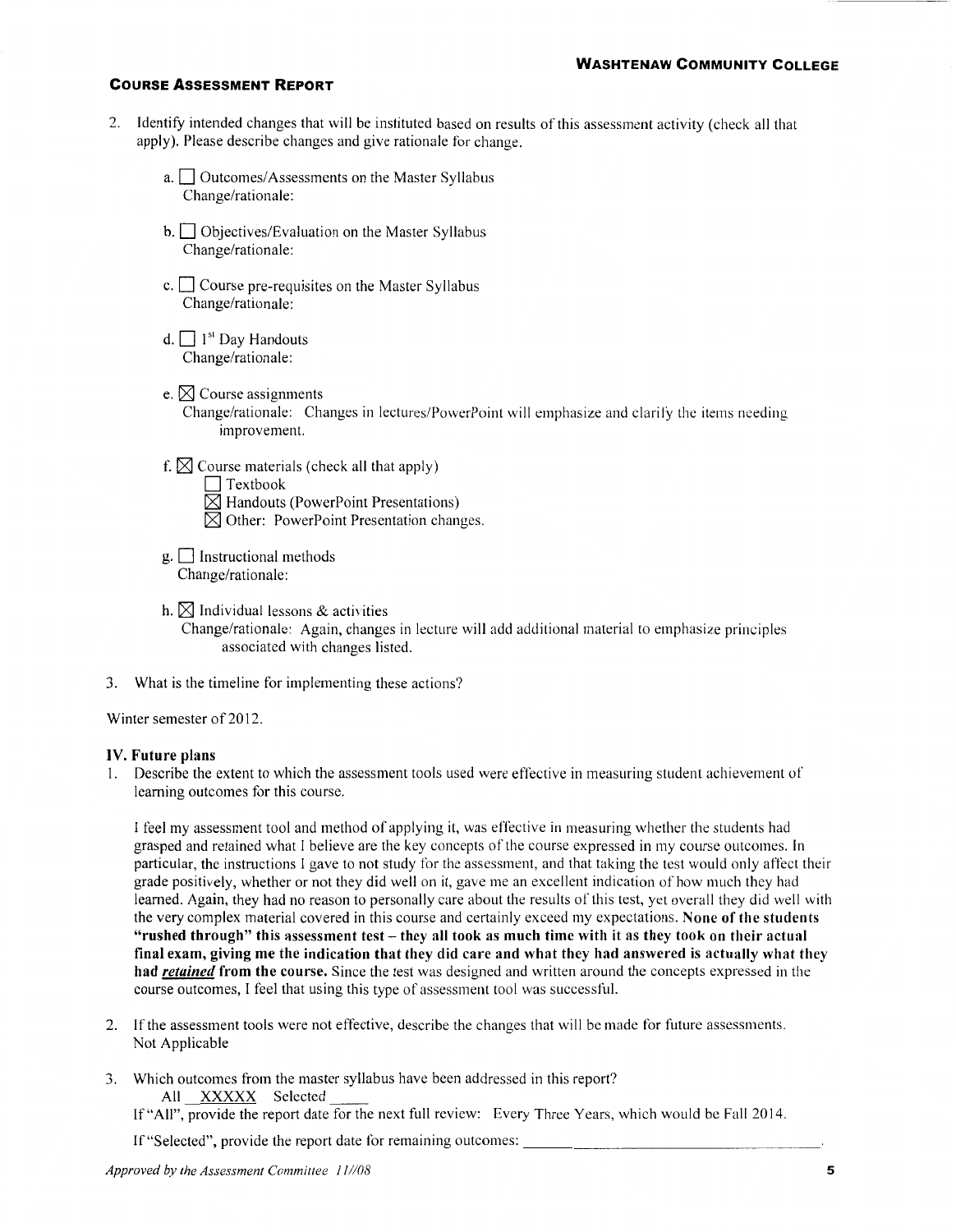#### WASHTENAW COMMUNITY COLLEGE

### COURSE ASSESSMENT REPORT

Submitted by: Print: Who Reve  $1/c$ CIRT Signature Faculty/Preparer lbour Date: <u>1/3/</u> 2012 larence  $\{ \cdot \}$  $+$  pm  $Print: \mathcal{C} \setminus \mathcal{C}$  $H$ asse $\lfloor$ bac Signature\_ Department Chair Signature  $\sqrt{24}$  $\sqrt{5/2}$ Print: مسحت Dean/Administra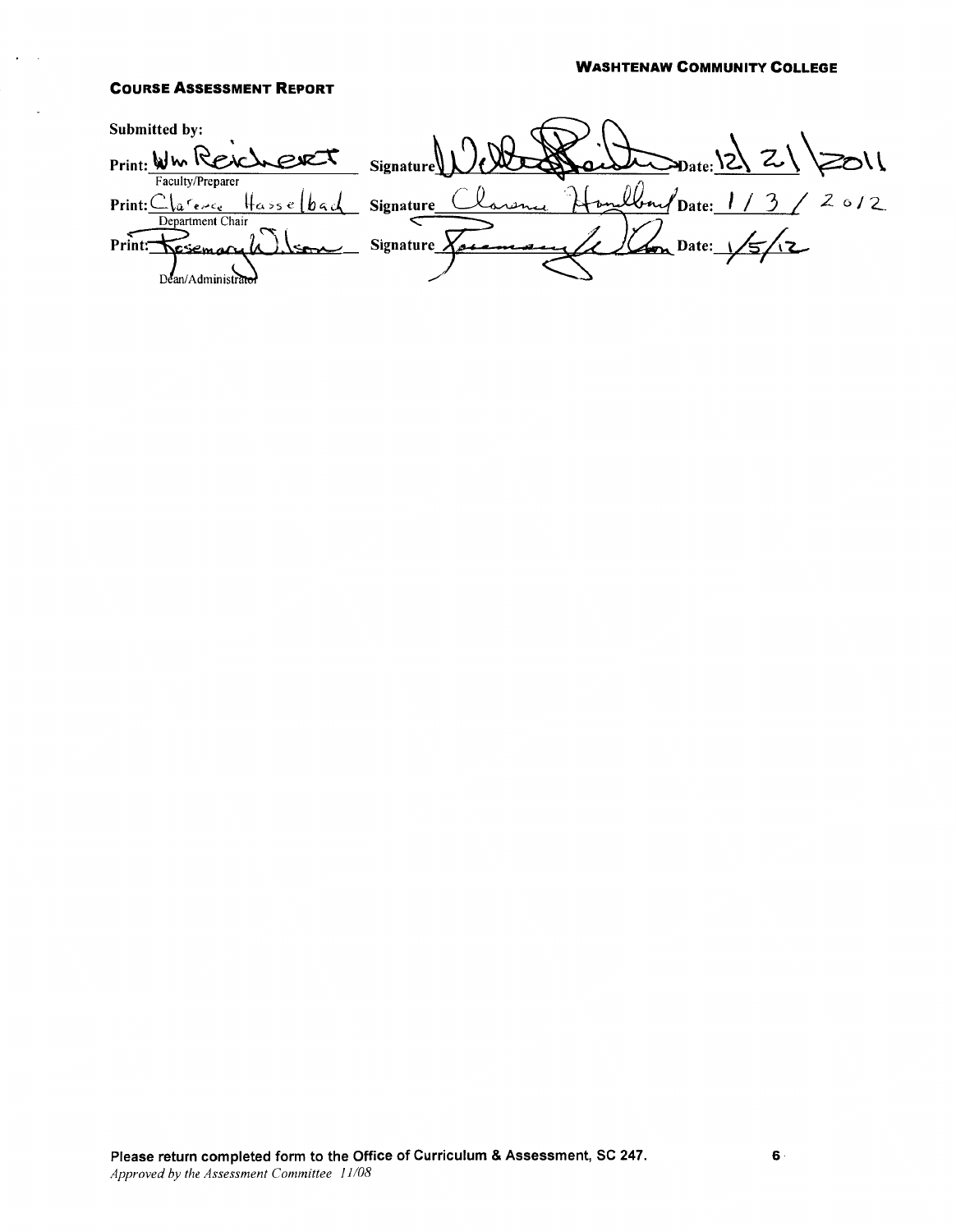#### **I. Background Information**

- 1. Course assessed:
	- Course Discipline Code and Number: CNT211 Course Title: Administering and Managing Microsoft Windows Server Division/Department Codes: 14300
- 2. Semester assessment was conducted (check one):
	- $\boxtimes$  Fall 2008
	- $\sqrt{ }$  Winter 20
	- $\Box$  Spring/Summer 20
- 3. Assessment tool(s) used: check all that apply.
	- $\Box$  Portfolio
	- Standardized test
	- Other external certification/licensure exam (specify):
	- Survey
	- $\exists$  Prompt
	- $\boxtimes$  Departmental exam
	- Capstone experience (specify):
	- $\Box$  Other (specify):
- 4. Have these tools been used before?
	- $\Box$  Yes  $\boxtimes$  No

If yes, have the tools been altered since its last administration? If so, briefly describe changes made.  $N/A$ 

- 5. Indicate the number of students assessed/total number of students enrolled in the course. 21 enrolled, 21 Tested
- 6. Describe how students were selected for the assessment. All Students taking the Final Exam took the Separate Assessment Exam as well.

### **II. Results**

1. Briefly describe the changes that were implemented in the course as a result of the previous assessment. This is the first assessment done on this course using the Departmental Exam

2. List each outcome that was assessed for this report exactly as it is stated on the course master syllabus.

Outcome #1: Identify and Configure an Active Directory Services structure within the Server 2003 Oeprating System. including DNS Configuration, and User/Group Account Control

Outcome #2: Identify the principles related to various Server Management Tools, including the Admin Pack, Computer Management, Remote Desktop, Device Manager, Task Manager, Event Viewer, Performance Monitor, and Control Panel's Device Manager/Advanced System Settings

Outcome #3: Define the various implementations of Group Policy, including Security Control, Folder Redirection, Running Scripts, and Automatic Installation of Software Applications

Outcome #4: Distinguish the various methods of Printer Configurations including Local and Network, and the various Printer implementations such as Priorities, Scheduling, and Pooling.

Outcome #5: Identify and Configure various Hard Disk Configurations including Disk Quota, Distributed File System, and Disk Management, including various forms of Software RAID..

1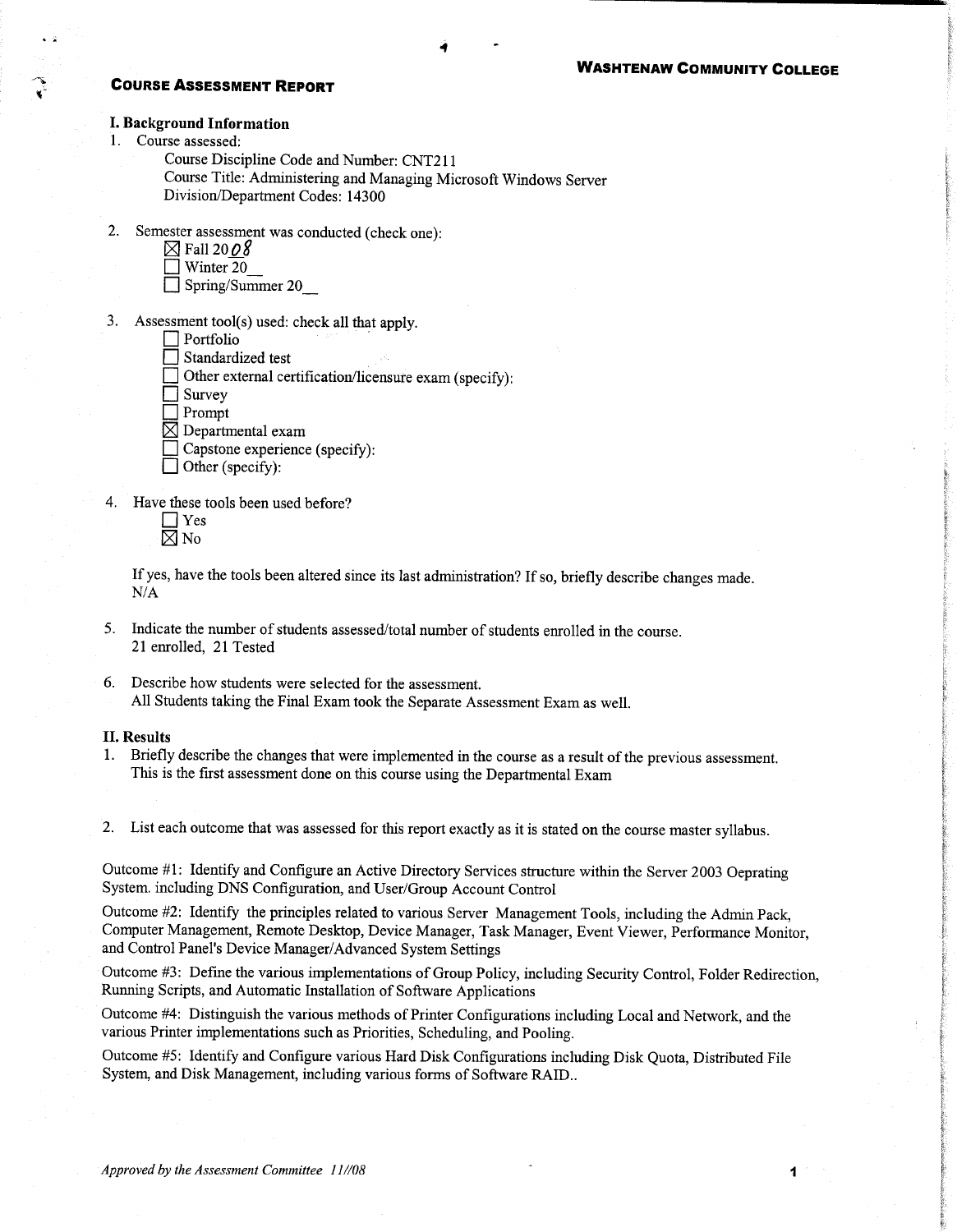3. Briefly describe assessment results based on data collected during the course assessment, demonstrating the extent to which students are achieving each of the learning outcomes listed above. Please attach a summary of the data collected.

Overall Results: Average Score 31.7 out of 38 questions for an 83.4 % Average. This meets and exceeds my expectation of having a 75% overall average for the class.

I am very pleased with the results, in fact, as will be shown below, the differential between the highest Outcome and lowest Outcome percentages was only7%, (88% vs 81%), which shows great balance in material presentation by the instructor, as well as understanding, and retention by the students. The students were getting extra points just for taking the test (the test results had no effect on the grade), so that the only "incentive" they had to do well was my urging them to do so as the results would help improve the course. In fact, I told them NOT to study for the test, as the test addressed key concepts which  $\hat{I}$  hoped they would have retained without special memorization, etc. The average on this assessment test was somewhat higher than the test averages for the course which was just over 77% overall.

Actually, the material which tested with the lowest percentage Outcome (81%) did, in fact, correlate with the lowest results for the same material during the regular course testing (72%), as did the highest assessment percentage outcome correlate with the highest regular course testing: 88% vs 80%). The other outcomes tested approximately the same as the regular course testing.

4. For each outcome assessed, indicate the standard of success used, and the percentage of students who achieved that level of success. Please attach the rubric/scoring guide used for the assessment.

The Standard of success used was a percentage of 75% correct answers for each of the Outcomes. In all five Outcomes, this was achieved with an overall average, as pointed out above, of 83.4 %.

Look at success rate by student population, 16 of the 21 students taking the test scored higher than 75%. Three of the remaining 5 scored 71%, one was at 68%, and one at 63%. This means 16/21 that 76% of the students scored over the 75% mark, and with an overall average of 83%, most scored considerably higher than that.

#### **Breakdown by Outcome:**

Outcome #1

Questions 1 through 8 represented Outcome #1. Total Questions: 8

140 correct answers out of 168 questions for an 83.3% Average. This was considerably above the expected 75% average for the students achieving this outcome. 16 of the 21 students taking the test exceeded 75%. for this outcome.

Individual questions not achieving a 50% Success Rate: None

#### Outcome #2

Questions 9 through 14 represented Outcome #2. Total Questions: 6

112 correct answers out of 126 questions for an 88.8% Average. This was considerably above the expected 75% average for the students achieving this outcome. 18 of the 21 students taking the test exceeded 75% for this outcome.

Individual questions not achieving a 50% Success Rate: None

Outcome #3

Questions 15 through 22 represented Outcome #3. Total Ouestions: 8

137 correct answers out of 168 questions for an 81.5% Average. This was considerably above the expected 75% average for the students achieving this outcome. 16 of the 21 students taking the test exceeded 75% for this outcome.

Individual questions not achieving a 50% Success Rate: None

Please return completed form to the Office of Curriculum & Assessment, SC 247.

Approved by the Assessment Committee 11/08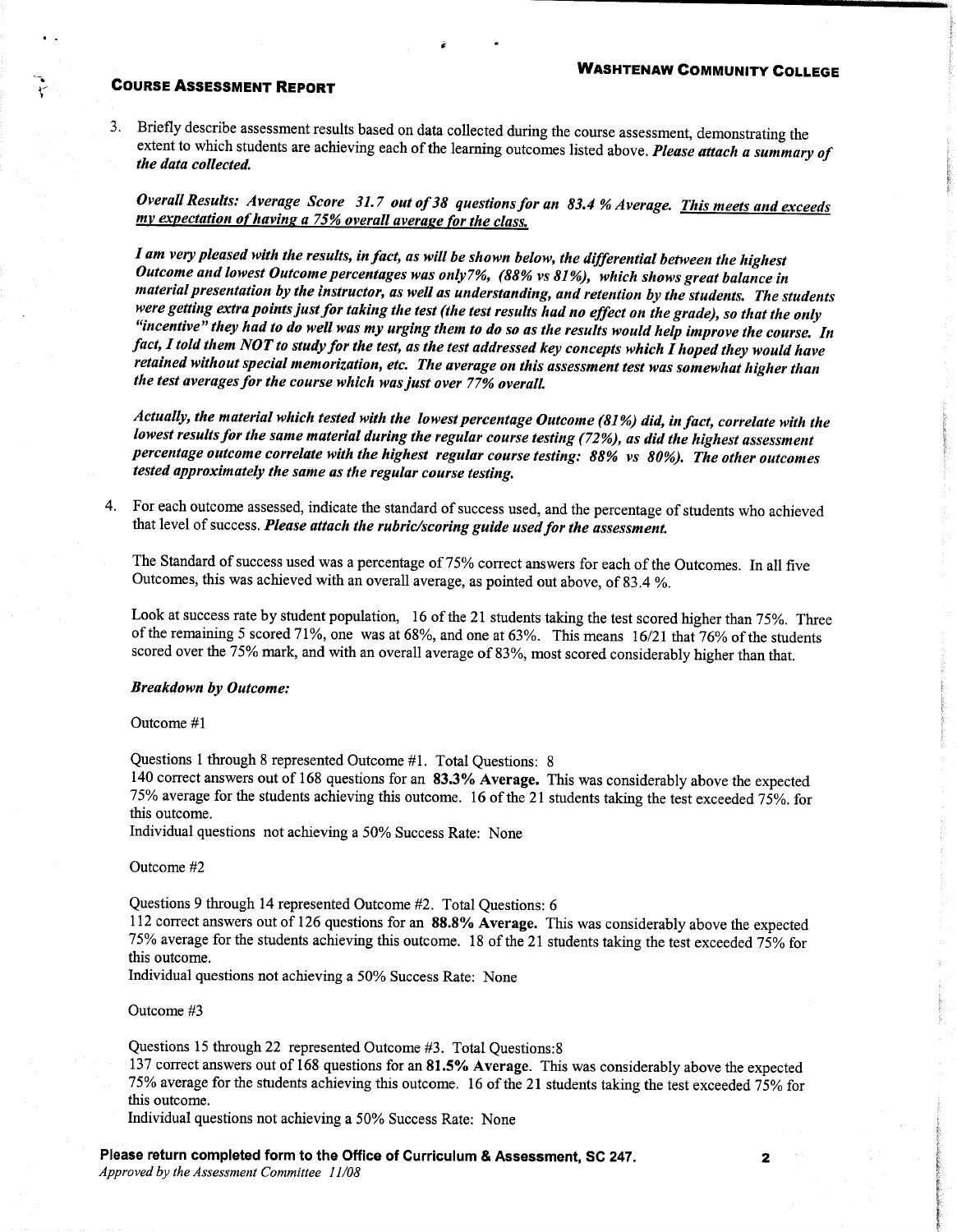Outcome #4

Questions 23 through 29 represented Outcome #4. Total Questions: 7

122 correct answers out of 147 questions for an 82.9% Average. This was considerably above the expected 75% average for the students achieving this outcome. 12 of 21 students taking the test exceeded 75% for this outcome. This is misleading to some extent, as 6 of the remaining 9 had 5 out of 7 or 72% - just below the 75% which is 5.25 questions correct. The remaining three students were below that. Individual questions not achieving a 50% Success Rate: None

#### Outcome #5

Questions 30 through 38 represented Outcome #5. Total Questions: 9

156 correct answers out of 189 questions for an 82.5% Average. This was considerably above the expected 75% average for the students achieving this out come. 18 of 21 students taking the test exceeding 75% for this outcome.

Individual questions not achieving a 50% Success Rate: One.

5. Describe the areas of strength and weakness in students' achievement of the learning outcomes shown in assessment results.

Strengths: The overall average for all Outcomes was relatively very close indicating that students were actually very strong in all areas - Active Directory Administration, Server Management, Group Policy implementation, Printer Configuration, and Disk Management Activities.

Weaknesses: Looking at the most missed questions, only one exceeded the 50% missed mark established in our Rubric, however two other questions were missed by almost half of the class. The question exceeding the 50% mark was in Outcome #5 and described the type of RAID used for mirroring hard disks. To be honest I was absolutely amazed that this was a highly missed question. The other two questions dealt with the use of User Rights in Windows (Outcome #1), and with the difference between being a Print Server and a Print Client (Outcome #4. All three of these questions will be discussed in more detail below.

### III. Changes influenced by assessment results

1. If weaknesses were found (see above) or students did not meet expectations, describe the action that will be taken to address these weaknesses.

Outcome #1 The order and definition of Security Controls used with Windows Server will be emphasized to a much greater extent, with improved explanation for each, in particular, User Rights, which allow functionality. Students seem to have a hard time differentiating Rights from Permissions which allow access.

Outcome #4 Although the difference between being a Print Client and a Print Server was emphasized highly in lecture and in the lab projects, contrasting these will be addressed in greater detail in the upcoming lectures. The key concept differentiating them does not seem to be totally grasped by the students - that of directly communicating with the Printer (Print Server), and only communicating with another computer that is acting as the Print Server, (Print Client). The problem lies, I think, with student confusion since, in most cases when printing at home etc., the computer is actually acting as both.

Outcome #5 I have a really hard time believing that over half the students did not know that mirroring disks is defined as RAID 1. The lecture goes into this in great detail, as well as the lab project where they create their own mirrored disks. I have reviewed the test results and have found that every student(all 12 of them) missing this question choose RAID 0 (Stripping) as their answer. Obviously I have to differentiate better between RAID 0 and RAID 1which I will do in Lecture, and will in the lab project where basically stripping and mirroring are the terms used for each project add (RAID 1) and (RAID 0) to further emphasize the differences.

3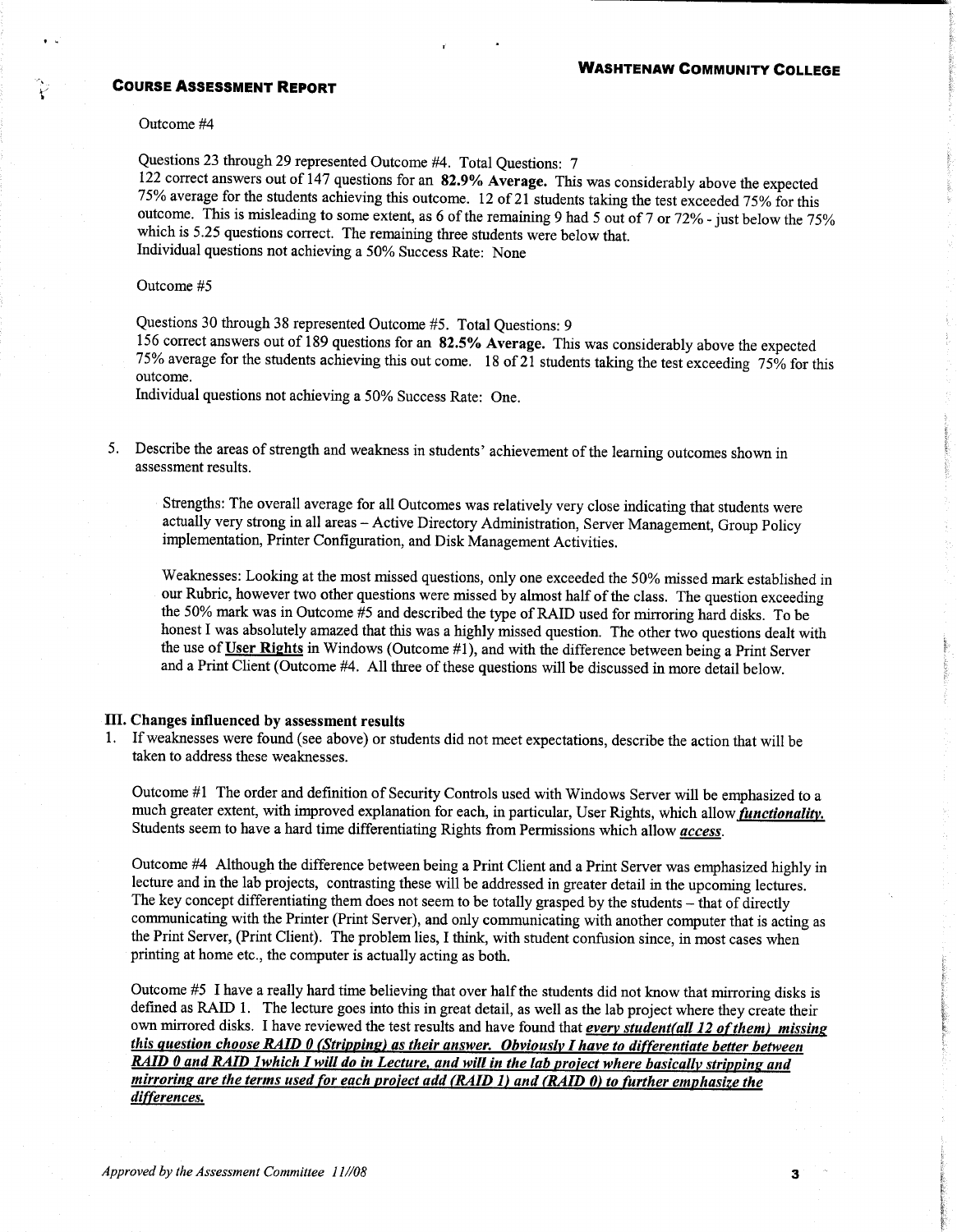- Identify intended changes that will be instituted based on results of this assessment activity (check all that 2. apply). Please describe changes and give rationale for change.
	- a. <u>Outcomes/Assessments</u> on the Master Syllabus Change/rationale:
	- b. Objectives/Evaluation on the Master Syllabus Change/rationale:
	- c.  $\Box$  Course pre-requisites on the Master Syllabus Change/rationale:
	- d.  $\Box$  1<sup>st</sup> Day Handouts Change/rationale:
	- e.  $\Box$  Course assignments Change/rationale:
	- f.  $\boxtimes$  Course materials (check all that apply)
		- $\Box$  Textbook  $\boxtimes$  Handouts
		-

 $\overline{\boxtimes}$  Other: Both Lecture Notes and Lab Projects will be modified as outlined under improvement above.

 $g \in \mathbb{Z}$  Instructional methods

Change/rationale: In lecture, I will spend more time defining and contrasting User Rights with other User Security Controls. Also I will better contrast Print Server/Print Client relationships, and will, of course, spend more time on comparing Stripping RAID 0, with Mirroring RAID 1 so that there is no confusion existing between the two.

#### h.  $\boxtimes$  Individual lessons & activities

Change/rationale: As mentioned, the lab project on Stripping and Mirroring will be altered slightly to use the RAID terms associated with each activity rather than just referring to "Stripping" or "Mirroring".

i.  $\boxtimes$  Review of the Most Missed Questions (less than 50% of the class had the correct answer.

The one question which falls into this category was the question concerning Mirroring of Disks and the associated term for this which is RAID 1. Eight of the students answered it correctly, 12 of the students all had the same wrong answer - RAID 0. It is obvious that during lecture and lab I did not differentiate the differences between these two forms of RAID sufficiently. This will be corrected, both in Lecture where I will specifically contrast them, and in the Lab Project where I will make the changes as detailed earlier.

3. What is the timeline for implementing these actions?

These changes will be implemented in the Winter 2008 semester.